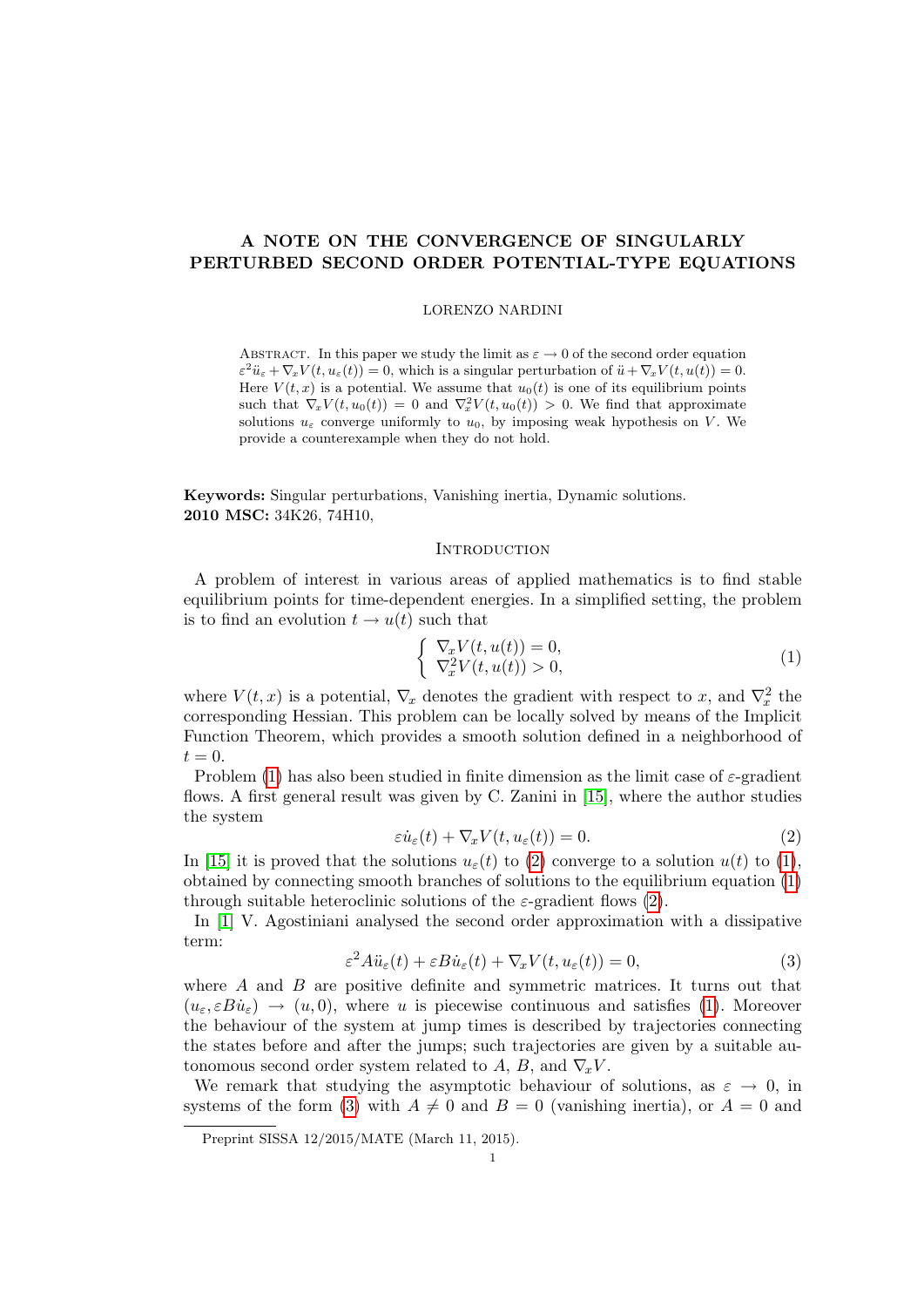$B \neq 0$  (vanishing viscosity), or  $A, B \neq 0$  (vanishing viscosity and inertia), may give a selection principle for quasistatic evolutions (namely those evolutions whose loading is assumed to be so slow that at every time the system is at equilibrium and internal oscillation can be neglected). This approach has been succesfully adopted in various situations in the case of vanishing viscosity (cf. e.g.  $[11, 10, 8, 3, 6, 4, 7]$  $[11, 10, 8, 3, 6, 4, 7]$  $[11, 10, 8, 3, 6, 4, 7]$  $[11, 10, 8, 3, 6, 4, 7]$  $[11, 10, 8, 3, 6, 4, 7]$  $[11, 10, 8, 3, 6, 4, 7]$  $[11, 10, 8, 3, 6, 4, 7]$ ) and in the case of vanishing viscosity and inertia (cf. e.g. [\[12,](#page-14-1) [13,](#page-14-2) [5,](#page-13-8) [14,](#page-14-3) [9\]](#page-13-9)). We remark that in [\[9\]](#page-13-9) viscosity can be neglected under suitable assumptions.

The above mentioned results  $[1, 15]$  $[1, 15]$  require strong smoothness assumptions on V  $(C<sup>3</sup>$ -regularity is required). The aim of the present paper is to weaken the assumptions under which second order perturbed problems converge to [\(1\)](#page-0-0). More precisely, we consider a second order equation of the form [\(3\)](#page-0-2) without the dissipative term  $B\dot{u}_{\varepsilon}$ . (Notice that in general, when  $B > 0$ , it is easier to prove the convergence of solutions.) We therefore study the asymptotic behaviour of the solutions  $u_{\varepsilon}(t)$  of the problem

<span id="page-1-0"></span>
$$
\varepsilon^2 \ddot{u}_{\varepsilon}(t) + \nabla_x V(t, u_{\varepsilon}(t)) = 0 \tag{4}
$$

to a continuous stable equilibrium  $u_0(t)$  of [\(1\)](#page-0-0). Our main result is that the convergence  $u_{\varepsilon} \to u_0$  still holds under some regularity and growth conditions on V that are weaker than those required in [\[1,](#page-13-0) [15\]](#page-14-0). Furthermore we provide a counterexample to that convergence when such assumptions do not hold.

More precisely we require continuity for  $V$  in both variables and we assume that  $V(t, \cdot) \in C^2$ . We also suppose that there is a function  $V_t(t, x)$  of class  $C^1$ -Carathéodory (i.e.,  $V_t(\cdot, x)$  is measurable and  $V_t(t, \cdot)$  is of class  $C^1$ ) such that

$$
V(t_2, x) - V(t_1, x) = \int_{t_1}^{t_2} V_t(t, x) dt,
$$

for a.e.  $t_1, t_2$ . With some further boundedness conditions on V (listed in Section 1) we prove that  $u_0(t)$  is absolutely continuous and we obtain the convergence result, see Theorem [2.3](#page-5-0) in Section 2. Specifically, we find that solutions to [\(4\)](#page-1-0) satisfy

<span id="page-1-1"></span>
$$
u_{\varepsilon} \to u_0
$$
 uniformly and  $\varepsilon ||\dot{u}_{\varepsilon} - \dot{u}_0||_{L^1} \to 0$  (5)

as  $\varepsilon \to 0$ .

In Section 3 we show that, if we weaken the assumptions on  $V$ , we are not able to get [\(5\)](#page-1-1). More precisely we provide a counterexample for a model case where the time-dependent energy is given by

$$
V(t,x) := \frac{1}{2}|x - u_0(t)|^2.
$$

We remark that, when  $u_0 \in W^{1,1}(0,T)$ , then V in its turn satisfies the assumptions of Section 2. In this case, solutions  $u_{\varepsilon}$  of [\(4\)](#page-1-0) converge uniformly to  $u_0(t)$ . On the other hand we show that, if  $u_0$  is the Cantor-Vitali function, then [\(5\)](#page-1-1) can not be satisfied (see Example [3.3\)](#page-11-0). In fact we prove that no subsequences of solutions to [\(4\)](#page-1-0) could converge to  $u_0$  and that the continuous functions  $u_0$  with this property are infinitely many (see Proposition [3.1](#page-11-1) and Remark [3.2\)](#page-11-2).

This result thus shows a case in which the dynamic solutions do not converge to the expected (quasistatic) equilibrium. A similar phenomenon was observed in [\[2\]](#page-13-10) where the authors give an example of non-convergence, in the context of a one-dimensional peeling test without viscosity: more precisely, their dynamic solutions converge to a limit that does not fulfill first order stability. Our non-convergence result in Section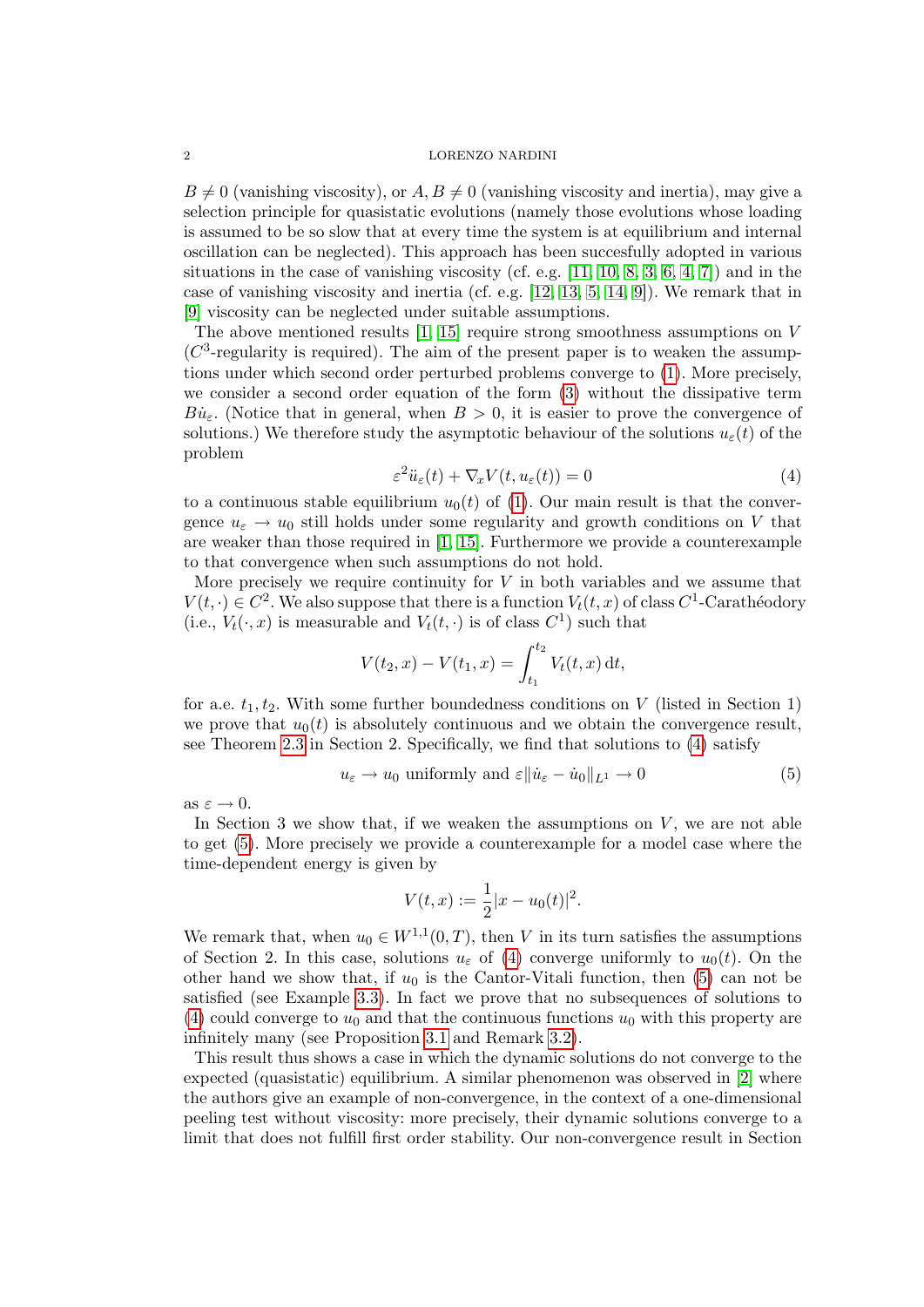3 can therefore be regarded as an example in which, in the absence of a damping viscous term, dynamic solutions do not converge to stable equilibria even in very simple situations.

## 1. Setting of the problem

Let  $V: \mathbb{R} \times \mathbb{R}^n \to \mathbb{R}$  be a continuous function such that  $V(t, \cdot) \in C^2(\mathbb{R}^n)$ . It will play the role of a time-dependent energy. We assume that there exists a function  $u_0 \in C^0([0,T];\mathbb{R}^n)$  such that the following properties are satisfied:

$$
\nabla_x V(t, u_0(t)) = 0, \quad \text{for every } t \in [0, T], \tag{1.1}
$$

$$
\exists \alpha > 0 \colon \nabla_x^2 V(t, u_0(t)) \xi \cdot \xi \ge \alpha |\xi|^2, \text{ for all } \xi \in \mathbb{R}^n. \tag{1.2}
$$

Furthermore, for a.e.  $t \in [0, T]$  and for every  $x \in \mathbb{R}^n$ , we assume that there is a constant  $A > 0$  such that

<span id="page-2-2"></span>
$$
|\nabla_x V(t, x)|, \ |\nabla_x^2 V(t, x)| \le A. \tag{1.3}
$$

We also assume that there exists a  $C^1$ -Carathéodory function  $V_t: \mathbb{R} \times \mathbb{R}^n \to \mathbb{R}$ , i.e., a Carathéodory function such that  $V_t(t, \cdot) \in C^1(\mathbb{R}^n)$ , satisfying

<span id="page-2-4"></span>
$$
V(t_2, x) - V(t_1, x) = \int_{t_1}^{t_2} V_t(t, x) dt,
$$
\n(1.4)

for a.e.  $t_1, t_2 \in \mathbb{R}$  and all  $x \in \mathbb{R}^n$ . Moreover, for every  $R > 0$ , we require that there exists  $a_R \in L^1(\mathbb{R})$  such that

<span id="page-2-0"></span>
$$
|V_t(t,x)|, \ |\nabla_x V_t(t,x)| \le a_R(t), \tag{1.5}
$$

for a.e.  $t \in \mathbb{R}$  and all  $x \in B_R(0)$ . We notice that, by condition [\(1.5\)](#page-2-0), it is possible to prove that  $\nabla_x V$  is continuous in both variables.

We consider, for fixed  $\varepsilon > 0$ , the Cauchy problem

<span id="page-2-1"></span>
$$
\begin{cases}\n\varepsilon^2 \ddot{u}_{\varepsilon} + \nabla_x V(t, u_{\varepsilon}(t)) = 0, \\
u_{\varepsilon}(0) = u_{\varepsilon}^0, \\
\dot{u}_{\varepsilon}(0) = v_{\varepsilon}^0,\n\end{cases}
$$
\n(1.6)

where we assume that

<span id="page-2-3"></span>
$$
u_{\varepsilon}^{0} \to u_{0}(0) = 0 \text{ and } \varepsilon v_{\varepsilon}(0) \to 0. \tag{1.7}
$$

Global existence and uniqueness of the solutions  $u_{\varepsilon}$  to [\(1.6\)](#page-2-1) are consequences of standard theorems on ordinary differential equations thanks to the continuity of  $\nabla_x V$  and to condition [\(1.3\)](#page-2-2). Our goal is to study when convergence, as  $\varepsilon \to 0$ , of solutions  $u_{\varepsilon}$  to [\(1.6\)](#page-2-1) satisfying conditions [\(1.7\)](#page-2-3) to  $u_0$  is possible.

Using  $(1.3)$  and  $(1.5)$ , we now study the dependence on x of the set of Lebesgue points for a function  $t \mapsto f(t, x)$  which will then play the role of  $V_t$  and  $\nabla_x V_t$ .

<span id="page-2-5"></span>**Lemma 1.1.** Let  $f: \mathbb{R} \times \mathbb{R}^n \to \mathbb{R}^m$  be a Carathéodory function such that, for every  $R > 0$ , there exists  $a_R \in L^1(\mathbb{R})$  with  $f(t,x) \le a_R(t)$  for every  $x \in B_R(0)$ . Fix  $x \in \mathbb{R}^n$ , then for a.e.  $t \in \mathbb{R}$ 

$$
\lim_{y \to x} \lim_{h \to 0} \frac{1}{h} \int_{t}^{t+h} [f(\tau, y) - f(t, y)] d\tau = 0.
$$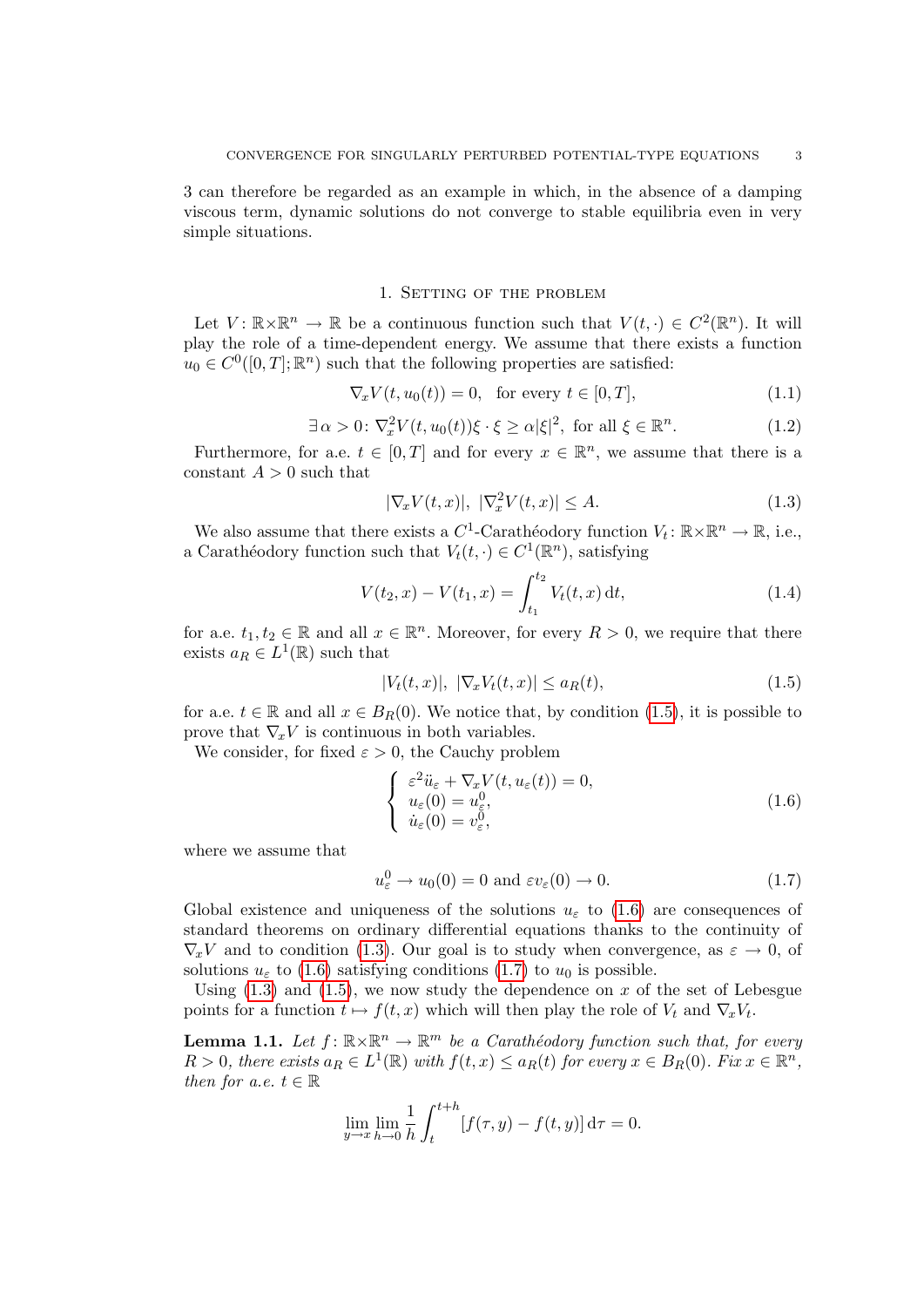*Proof.* Let  $t \in \mathbb{R}$  be a right Lebesgue point for  $\tau \mapsto f(\tau, x)$ , i.e.,

$$
\lim_{h \to 0} \frac{1}{h} \int_{t}^{t+h} [f(\tau, x) - f(t, x)] d\tau = 0.
$$

Let  $\delta > 0$  and define

<span id="page-3-0"></span>
$$
\omega_R^{\delta}(\tau) := \sup_{\substack{x,y \in B_R(0) \\ |x-y| < \delta}} |f(\tau, x) - f(\tau, y)|. \tag{1.8}
$$

By assumption we have that  $\omega_R^{\delta}(\tau) \leq 2 a_R(\tau)$ ; moreover  $\omega_R^{\delta}$  is measurable because the supremum can be taken over all rational points and along a sequence  $\delta = 1/n$ . Therefore  $\omega_R^{\delta}(\cdot) \in L^1(\mathbb{R})$ .

If t is also a right Lebesgue point for  $\tau \mapsto \omega_R^{\delta}(\tau)$  for every  $\delta \in \mathbb{Q}, \delta > 0$  and  $|x - y| < \delta$ , then

$$
\lim_{h \to 0} \frac{1}{h} \int_{t}^{t+h} |f(\tau, x) - f(t, x) - (f(\tau, y) - f(t, y))| d\tau
$$
\n
$$
\leq \lim_{h \to 0} \frac{1}{h} \int_{t}^{t+h} \left[ \omega_{R}^{\delta}(\tau) + \omega_{R}^{\delta}(t) \right] d\tau = 2\omega_{R}^{\delta}(t). \tag{1.9}
$$

Since  $f(t, \cdot)$  is uniformly continuous in  $\overline{B_R(0)}$ , the last term in [\(1.9\)](#page-3-0) tends to zero as  $\delta \to 0$  for a.e.  $t \in \mathbb{R}$ .

**Remark 1.2.** Given any  $u \in W^{1,1}(0,T;\mathbb{R}^n)$ , we are now able to get a chain rule for a.e.  $t \in [0, T]$ , by differentiating  $z(t) := V(t, u(t))$ . Indeed, if t is a Lebesgue point for  $\tau \mapsto V_t(\tau, u(t))$ , by [\(1.4\)](#page-2-4) we have

$$
\frac{z(t+h) - z(t)}{h} = \frac{V(t+h, u(t+h)) - V(t, u(t+h))}{h} + \frac{V(t, u(t+h)) - V(t, u(t))}{h}
$$

$$
= \frac{1}{h} \int_{t}^{t+h} V_t(\tau, u(t+h)) d\tau + \nabla_x V(t, \xi) \frac{u(t+h) - u(t)}{h}, \qquad (1.10)
$$

for some point  $\xi$  belonging to the segment  $[u(t), u(t+h)]$ , thanks to the Mean Value Theorem. We now re-write the first summand of [\(1.10\)](#page-3-1) in the following form:

<span id="page-3-1"></span>
$$
\frac{1}{h} \int_{t}^{t+h} V_{t}(\tau, u(t+h)) d\tau
$$
\n
$$
= \frac{1}{h} \int_{t}^{t+h} \left[ V_{t}(\tau, u(t+h)) - V_{t}(t, u(t+h)) \right] d\tau + V_{t}(t, u(t+h)). \tag{1.11}
$$

In view of Lemma [1.1,](#page-2-5) the integral in [\(1.11\)](#page-3-2) tends to zero, for a.e.  $t \in [0, T]$  as  $h \to 0$ : this is done by a diagonal argument using the fact that  $u(t+h) \to u(t)$ , because u is an absolutely continuous function. Moreover, by continuity of  $V_t(t, u(\cdot))$ , the second summand in [\(1.11\)](#page-3-2) tends to  $V_t(t, u(t))$ . Therefore, as  $h \to 0$  in [\(1.10\)](#page-3-1), we get

<span id="page-3-3"></span><span id="page-3-2"></span>
$$
\frac{d}{dt}V(t, u(t)) = z'(t) = V_t(t, u(t)) + \nabla_x V(t, u(t))\dot{u}(t),
$$
\n(1.12)

for a.e.  $t \in [0, T]$ , because  $\nabla_x V(t, \cdot)$  is continuous.

We now argue similarly for  $\nabla_x V(t, u(t))$  and get a chain rule again. Since  $V_t(t, \cdot) \in$  $C^1(\mathbb{R}^n)$  for a.e. t and condition [\(1.5\)](#page-2-0) holds, by an application of the Dominated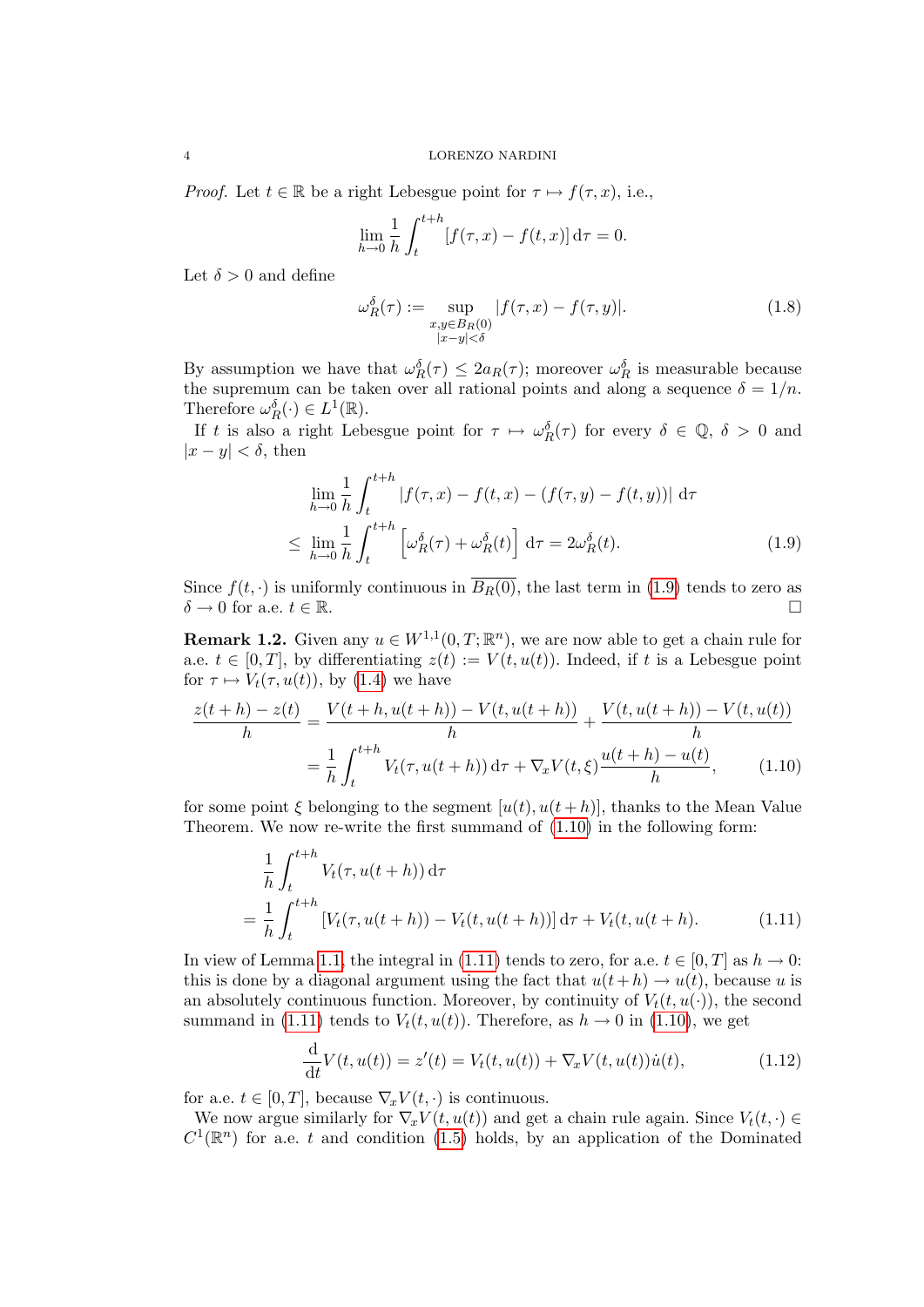Convergence Theorem, we have that

<span id="page-4-2"></span>
$$
\nabla_x V(t_2, x) - \nabla_x V(t_1, x) = \int_{t_1}^{t_2} \nabla_x V_t(t, x) dt.
$$
 (1.13)

Therefore,

$$
\frac{\nabla_x V(t+h, u(t+h)) - \nabla_x V(t, u(t))}{h}
$$
\n
$$
= \frac{\nabla_x V(t+h, u(t+h)) - \nabla_x V(t, u(t+h))}{h} + \frac{\nabla_x V(t, u(t+h)) - \nabla_x V(t, u(t))}{h}
$$
\n
$$
= \frac{1}{h} \int_t^{t+h} \nabla_x V(\tau, u(t+h)) d\tau + \frac{\nabla_x V(t, u(t+h)) - \nabla_x V(t, u(t))}{h}.
$$
\n(1.14)

Since  $\nabla_x V_t(t, \cdot)$  is continuous and  $\nabla_x V_t(\cdot, x)$  is measurable (indeed, it can be obtained as the limit along a sequence of measurable difference quotients), then  $\nabla_x V_t$ is a Carathéodory function controlled by an integrable function  $a_R(t)$ . Arguing as before and recalling that  $V(t, \cdot) \in C^2(\mathbb{R}^n)$ , we have that for a.e.  $t \in [0, T]$ 

$$
\lim_{h \to 0} \frac{\nabla_x V(t+h, u(t+h)) - \nabla_x V(t, u(t))}{h} = \nabla_x V_t(t, u(t)) + \nabla_x^2 V(t, u(t)) \dot{u}(t).
$$

In particular, since  $\nabla_x V(t, u_0(t)) = 0$ , we have

<span id="page-4-5"></span>
$$
\nabla_x V_t(t, u_0(t)) + \nabla_x^2 V(t, u_0(t)) \dot{u_0}(t) = 0.
$$
\n(1.15)

We are now in the position to state the following result which will enable us to restrict to the case of absolutely continuous functions throughout the sequel.

<span id="page-4-4"></span>**Proposition 1.3.** Let  $V: \mathbb{R} \times \mathbb{R}^n \to \mathbb{R}$  be a continuous function which satisfies  $V(t, \cdot) \in C^2(\mathbb{R}^n)$  for a.e.  $t \in \mathbb{R}$ . Let  $V_t$  fulfill conditions [\(1.4\)](#page-2-4) and [\(1.5\)](#page-2-0), and let  $u_0: [0,T] \to \mathbb{R}^n$  be a continuous function such that there exists  $\alpha > 0$ :

<span id="page-4-0"></span>
$$
\nabla_x^2 V(t, u_0(t))\xi \cdot \xi \ge \alpha |\xi|^2,\tag{1.16}
$$

for every  $\xi \in \mathbb{R}^n$  and for a.e.  $t \in [0, T]$ . Then,  $u_0$  is absolutely continuous in  $[0, T]$ .

*Proof.* We want to show that, if  $\varepsilon$  is small enough, there exists  $\delta > 0$  such that, for a.e.  $t_1, t_2 \in [0, T]$  with  $|t_1 - t_2| < \delta$ , there exists  $M_{\varepsilon} > 0$  and an integrable function g such that

<span id="page-4-3"></span>
$$
|u_0(t_2) - u_0(t_1)| \le M_{\varepsilon} \int_{t_1}^{t_2} g(t) dt.
$$
 (1.17)

We know that

$$
0 = \nabla_x V(t_2, u_0(t_2)) - \nabla_x V(t_1, u_0(t_1))
$$
  
=  $\nabla_x V(t_2, u_0(t_2)) - \nabla_x V(t_1, u_0(t_2)) + \nabla_x V(t_1, u_0(t_2)) - \nabla_x V(t_1, u_0(t_1))$   
=  $\nabla_x V(t_2, u_0(t_2)) - \nabla_x V(t_1, u_0(t_2)) + \nabla_x^2 V(t_1, y)(u_0(t_2) - u_0(t_1)),$ 

where y is in the segment  $[u_0(t_1), u_0(t_2)]$ . Therefore we have

<span id="page-4-1"></span>
$$
u_0(t_2) - u_0(t_1) = -\nabla_x^2 V(t_1, y)^{-1} [\nabla_x V(t_2, u_0(t_2)) - \nabla_x V(t_1, u_0(t_2))]. \tag{1.18}
$$

Since  $\nabla_x^2 V(t_1, \cdot)$  is continuous and satisfies the coercivity assumption [\(1.16\)](#page-4-0), we can find  $\varepsilon > 0$  such that, if  $y \in B_{\varepsilon}(u_0(t_1))$  then

$$
\nabla_x^2 V(t_1, y)\xi \cdot \xi \ge \frac{\alpha}{2} |\xi|^2.
$$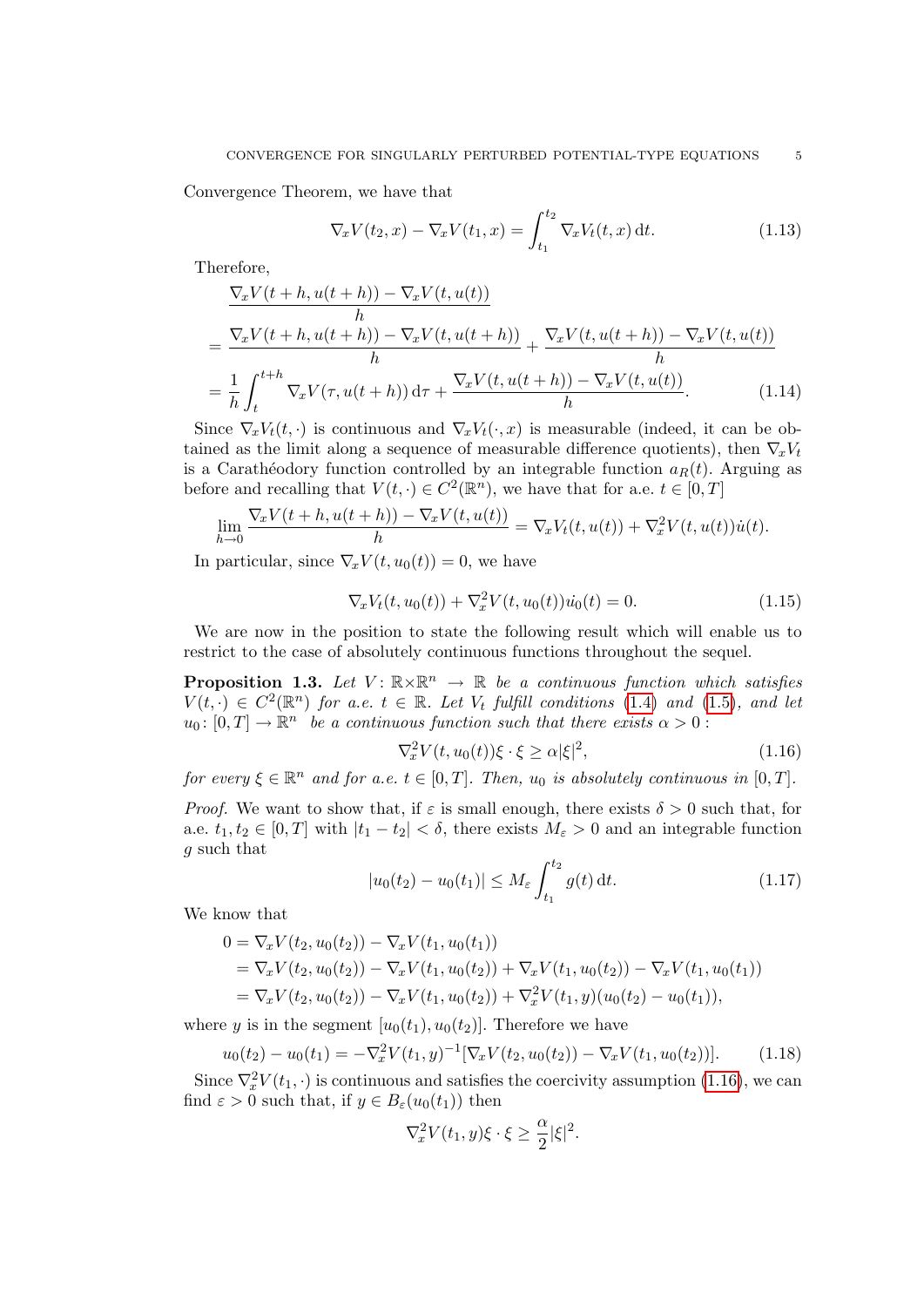We can thus invert  $\nabla_x^2 V(t_1, \cdot)$  in a neighborhood of  $u_0(t_1)$ . Let  $\lambda_y$  be the minimum eigenvalue of  $\nabla_x^2 V(t_1, y)$ . Therefore we can control the norm of  $\nabla_x^2 V(t_1, y)^{-1}$  with  $1/\lambda_y$ . If  $v_y$  is an eigenvector of  $\nabla_x^2 V(t_1, y)$  with eigenvalue  $\lambda_y$ , then we have

$$
\lambda_y|v_y|^2 = \nabla_x^2 V(t_1, y)v_y \cdot v_y \ge \frac{\alpha}{2}|v_y|^2,
$$

from which we deduce that  $\lambda_y \geq \alpha_{\varepsilon}$  and therefore

<span id="page-5-1"></span>
$$
\|\nabla_x^2 V(t_1, y)^{-1}\| \le \frac{2}{\alpha}.\tag{1.19}
$$

We can now plug  $(1.19)$  in  $(1.18)$  and, arguing as in  $(1.13)$  of the previous Remark, we get

$$
|u_0(y_2) - u_0(t_1)| \leq \frac{2}{\alpha} \int_{t_1}^{t_2} |\nabla_x V_t(t, u_0(t_2)) dt| \leq \frac{2}{\alpha} \int_{t_1}^{t_2} a_R(t) dt
$$

and we have thus obtained [\(1.17\)](#page-4-3).

# 2. Convergence of solutions

This section is devoted to the study of the convergence for solutions  $u_{\varepsilon}$  of problem [\(1.6\)](#page-2-1). We will show that  $u_{\varepsilon}$  uniformly converges to  $u_0$ , which is the equilibrium for the potential  $V$  introduced in the previous section, provided initial conditions  $(1.7)$ are satisfied.

We recall here the standard Gronwall lemma which will be used as a main tool in the proof of the convergence.

<span id="page-5-2"></span>**Lemma 2.1** (Gronwall). Let  $\varphi \in L^{\infty}(\mathbb{R})$ ,  $\varphi(t) \geq 0$  for a.e.  $t \in \mathbb{R}$  and  $a \in L^{1}(\mathbb{R})$ ,  $a(t) \geq 0$  for a.e.  $t \in \mathbb{R}$ . We assume that there exists a constant  $C > 0$  such that

$$
\varphi(t) \le \int_0^t a(s)\varphi(s) \,ds + C, \text{ for a.e. } t \in \mathbb{R}.
$$

Then,

$$
\varphi(t) \le C \exp\left(\int_0^t a(s) \, \mathrm{d}s\right), \text{ for a.e. } t \in \mathbb{R}.
$$

<span id="page-5-5"></span>**Remark 2.2.** From now on assume that there exists  $\psi$ :  $[0, +\infty) \to \mathbb{R}$  such that

<span id="page-5-3"></span>
$$
\lim_{t \to +\infty} \psi(t) = +\infty \text{ and } V(t, x) \ge \psi(|x|), \tag{2.1}
$$

for all  $t \in [0, T]$  and  $x \in \mathbb{R}^n$ , and there exist  $a(\cdot), b(\cdot) \in L^1(0, T)$  such that

<span id="page-5-4"></span>
$$
V_t(t,x) \le a(t) + b(t)V(t,x),\tag{2.2}
$$

for a.e.  $t \in [0, T]$  and for all  $x \in \mathbb{R}^n$ . Then it is easy to deduce uniform boundedness for the sequence  $\{u_{\varepsilon}\}\,$ , by applying Lemma [2.1](#page-5-2) to the following energy estimate:

$$
V(t, u_{\varepsilon}(t)) \leq ||a||_{L^{1}(0,T)} + \int_{0}^{T} b(t)V(t, u_{\varepsilon}(t)) dt.
$$

We remark that conditions  $(2.1)$  and  $(2.2)$ , which are standard in this context, are not necessary for establishing our result if we already know that the sequence  ${u_{\varepsilon}}$ is uniformly bounded.

<span id="page-5-0"></span>We are now in the position to state the main result of this section.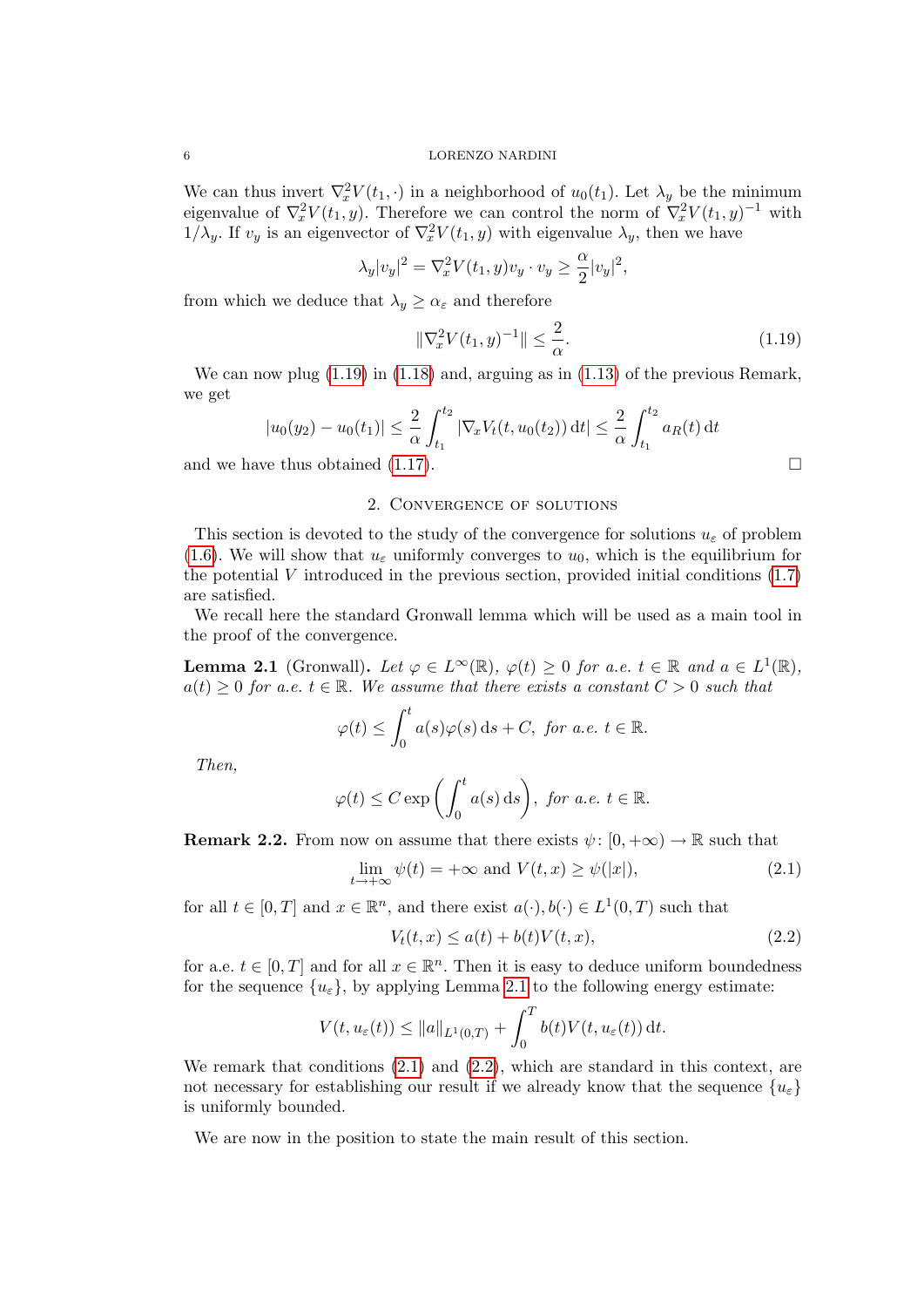**Theorem 2.3.** Let V be a function fulfilling the assumptions of Proposition [1.3](#page-4-4) and let  $u_0 \in C^0([0,T];\mathbb{R}^n)$  be such that  $\nabla_x V(t, u_0(t)) = 0$  for every  $t \in [0,T]$ . Assume also that conditions [\(2.1\)](#page-5-3) and [\(2.2\)](#page-5-4) are satisfied and that  $\nabla_x^2 V(t,x)$  and  $\nabla_x V_t(t,x)$ are locally equi-Lipschitz in x, uniformly in t, i.e. for every  $x \in \mathbb{R}^n$  there exists  $\delta > 0$ and constants  $C_1, C_2 > 0$  (which may depend on x), such that, for every  $|h| < \delta$ 

<span id="page-6-3"></span>
$$
\begin{aligned} |\nabla_x^2 V(t, x + h) - \nabla_x^2 V(t, x)| &\le C_1 |h|, \\ |\nabla_x V_t(t, x + h) - \nabla_x V_t(t, x)| &\le C_2 |h|, \end{aligned} \tag{2.3}
$$

for a.e.  $t \in [0, T]$ . Let  $u_{\varepsilon}$  be a solution of the Cauchy problem

<span id="page-6-0"></span>
$$
\begin{cases}\n\varepsilon^2 \ddot{u}_{\varepsilon} + \nabla_x V(t, u_{\varepsilon}(t)) = 0, \\
u_{\varepsilon}(0) = u_{\varepsilon}^0, \\
\dot{u}_{\varepsilon}(0) = v_{\varepsilon}^0,\n\end{cases}
$$
\n(2.4)

where the initial data  $u_{\varepsilon}^0$  and  $v_{\varepsilon}^0$  are such that

<span id="page-6-2"></span>
$$
u_{\varepsilon}^{0} \to u_{0}(0) = 0 \text{ and } \varepsilon v_{\varepsilon}^{0} \to 0. \tag{2.5}
$$

Then,  $u_{\varepsilon} \to u_0$  uniformly in  $[0, T]$  and  $\varepsilon || \dot{u}_{\varepsilon} - \dot{u}_0 ||_{L^1} \to 0$ , as  $\varepsilon \to 0$ .

*Proof.* Since we want to prove the convergence for the real-indexed family  $\{u_{\varepsilon}\}\$ , as  $\varepsilon \to 0$ , we fix a sequence  $\varepsilon_j \to 0$  and we prove convergence for  $u_{\varepsilon_j}$ : this will show convergence for the whole family  $\{u_{\varepsilon}\}\,$ , by the arbitrariness of  $\varepsilon_i$ . However we will keep writing just  $u_{\varepsilon}$  for the sake of simplicity of notation.

By Proposition [1.3,](#page-4-4) we have that  $u_0 \in W^{1,1}(0,T;\mathbb{R}^n)$ . Since  $C^2([0,T];\mathbb{R}^n)$  is dense in  $W^{1,1}(0,T;\mathbb{R}^n)$ , for every  $k \in \mathbb{N}$  there exists a sequence  $\{u_0^k\} \subset C^2([0,T];\mathbb{R}^n)$  such that

$$
||u_0 - u_0^k||_{W^{1,1}} < \frac{1}{k}.\tag{2.6}
$$

A suitable choice of k will take place in due course. However, we can already notice that, since  $W^{1,1}(0,T; \mathbb{R}^n) \subset C^0([0,T]; \mathbb{R}^n)$ , then  $u_0^k$  uniformly converges to  $u_0$  in  $[0,T]$ and therefore they are all contained in a compact set containing  $\{u_0(t), t \in [0,T]\}.$ 

We now introduce a surrogate of energy estimate, multiplying the equation in [\(2.4\)](#page-6-0) by  $\dot{u}_{\varepsilon}(t) - \dot{u}_{0}^{k}(t)$ . After an integration we get

$$
\frac{\varepsilon^2}{2} |\dot{u}_{\varepsilon}(t) - \dot{u}_0^k(t)|^2 + V(t, u_{\varepsilon}(t))
$$
\n
$$
= \frac{\varepsilon^2}{2} |\dot{u}_{\varepsilon}(0) - \dot{u}_0^k(0)|^2 + V(0, u_{\varepsilon}(0)) \int_0^t \varepsilon^2 \ddot{u}_0^k(s) (\dot{u}_{\varepsilon}(s) - \dot{u}_0^k(s)) ds
$$
\n
$$
+ \int_0^t \left[ V_t(s, u_{\varepsilon}(s)) + \nabla_x V(s, u_{\varepsilon}(s)) \dot{u}_0^k(s) \right] ds \tag{2.7}
$$

Our aim is thus to infer some lower and upper bounds for [\(2.7\)](#page-6-1) in order to get, by Lemma [2.1,](#page-5-2) convergence of  $u_{\varepsilon} - u_0^k$  and then deduce convergence to  $u_0$ . It is thus convenient to consider the following "shifted" potential  $\tilde{V}$  defined as

<span id="page-6-1"></span>
$$
\tilde{V}(t,x) := V(t,x) - V(t, u_0^k(t)).
$$
\n(2.8)

Since  $u_0^k$  is of class  $C^2$ , then all regularity assumptions on V are inherited by  $\tilde{V}$ . We have, in particular, that

<span id="page-6-4"></span>
$$
\tilde{V}_t(t,x) = V_t(t,x) - V_t(t, u_0^k(t)) - \nabla_x V(t, u_0^k(t))\dot{u}_0^k(t).
$$
\n(2.9)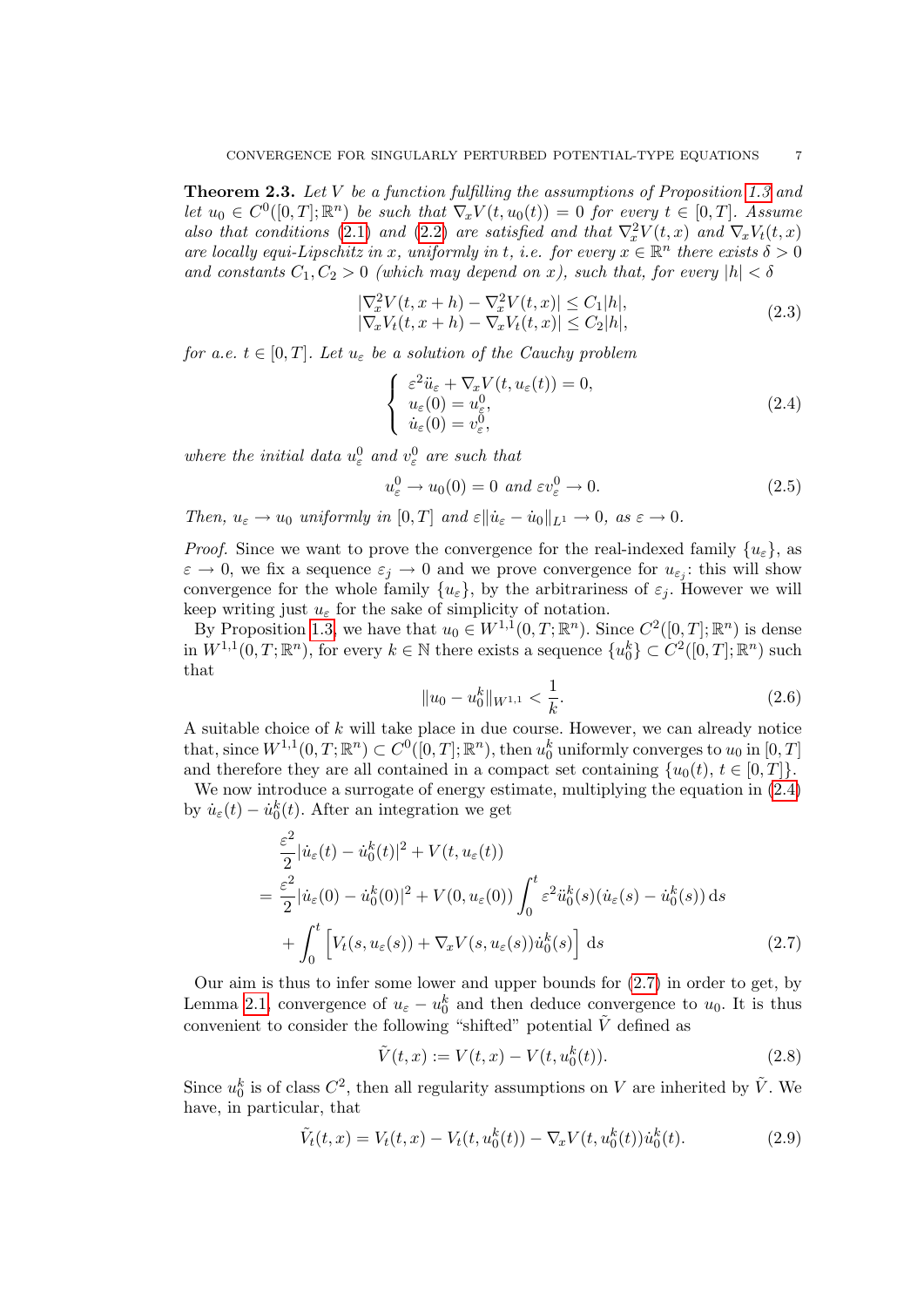Moreover it is easy to show that

<span id="page-7-5"></span><span id="page-7-0"></span>
$$
\nabla_x \tilde{V}(t, u_0(t)) = 0, \ \forall t \in [0, T]. \tag{2.10}
$$

We also notice that [\(2.7\)](#page-6-1) is equivalent to

$$
\frac{\varepsilon^2}{2} |\dot{u}_{\varepsilon}(t) - \dot{u}_0^k(t)|^2 + \tilde{V}(t, u_{\varepsilon}(t))
$$
\n
$$
= \frac{\varepsilon^2}{2} |\dot{u}_{\varepsilon}(0) - \dot{u}_0^k(0)|^2 + \tilde{V}(0, u_{\varepsilon}(0)) - \int_0^t \varepsilon^2 \ddot{u}_0^k(s) (\dot{u}_{\varepsilon}(s) - \dot{u}_0^k(s)) ds
$$
\n
$$
+ \int_0^t \tilde{V}_t(s, u_{\varepsilon}(s)) + \nabla_x \tilde{V}(s, u_{\varepsilon}(s)) \dot{u}_0^k(s) ds.
$$
\n(2.11)

We set  $A_{\varepsilon}:=\frac{\varepsilon^2}{2}$  $\frac{1}{2} \bar{z}^2 |\dot{u}_\varepsilon(0) - \dot{u}_0^k(0)|^2 + \tilde{V}(0, u_\varepsilon(0)),$  which tends to 0 as  $\varepsilon \to 0$ , by the initial conditions [\(2.5\)](#page-6-2) and because  $u_0^k \to u_0$  uniformly in [0, T].

We now subdivide the proof into parts obtaining estimates which will then be used in the final Gronwall argument.

**Lower estimate.** We look for a lower bound for the summand  $\tilde{V}(t, u_{\varepsilon})$  in the left hand side of  $(2.11)$ . We have that, by first order expansion, there exists  $y$  in the segment  $[0, x]$  such that

$$
V(t, x + u_0(t)) = V(t, u_0(t)) + \nabla_x V(t, u_0(t))x + \nabla_x^2 V(t, y)x \cdot x
$$
  
=  $V(t, u_0(t)) + \nabla_x^2 V(t, y)x \cdot x,$  (2.12)

because  $\nabla_x V(t, u_0(t)) = 0$  for every  $t \in [0, T]$ . We now compute twice [\(2.12\)](#page-7-1), once for  $x = u_{\varepsilon}(t) - u_0(t)$  and once for  $x = u_0^k(t) - u_0(t)$ , and then we make the difference between the two results. Therefore, for suitable  $y_1$  between  $u_0(t)$  and  $u_\varepsilon(t)$ , and  $y_2$ between  $u_0(t)$  and  $u_0^k(t)$ , we have

$$
\tilde{V}(t, u_{\varepsilon}(t)) = \nabla_x^2 V(t, y_1) (u_{\varepsilon}(t) - u_0(t)) \cdot (u_{\varepsilon}(t) - u_0(t)) \n- \nabla_x^2 V(t, y_2) (u_0^k(t) - u_0(t)) \cdot (u_0^k(t) - u_0(t)).
$$
\n(2.13)

By a continuity argument and the coercivity assumption for  $\nabla_x^2 V$  [\(1.16\)](#page-4-0) we can find  $\delta > 0$  such that, if  $|z| < \delta$ , then

<span id="page-7-2"></span><span id="page-7-1"></span>
$$
\nabla_x^2 V(t, z + u_0(t)) \xi \cdot \xi \ge \frac{\alpha}{2} |\xi|^2.
$$

We apply this estimate in the first summand of the right hand side of [\(2.13\)](#page-7-2), while for the other one we use boundedness of  $\nabla_x^2 V(t, \cdot)$ . We thus get

<span id="page-7-3"></span>
$$
\tilde{V}(t, u_{\varepsilon}(t)) \ge \frac{\alpha}{2}|u_{\varepsilon}(t) - u_0(t)|^2 - c|u_0^{k}(t) - u_0(t)|^2,
$$
\n(2.14)

for a suitable  $c > 0$ , provided that

<span id="page-7-6"></span>
$$
|u_{\varepsilon}(t) - u_0(t)| < \delta \text{ for every } t \in [0, T] \text{ and for } \varepsilon \text{ small enough.} \tag{2.15}
$$

For the moment we assume that this bound holds and postpone its proof to the end. Since

$$
\frac{\alpha}{4}|u_{\varepsilon}(t) - u_0^{k}(t)|^2 \leq \frac{\alpha}{2}|u_{\varepsilon}(t) - u_0(t)|^2 + \frac{\alpha}{2}|u_0(t) - u_0^{k}(t)|^2,
$$

we deduce, from [\(2.14\)](#page-7-3), that

<span id="page-7-4"></span>
$$
\tilde{V}(t, u_{\varepsilon}(t)) \ge \frac{\alpha}{4} |u_{\varepsilon}(t) - u_0^k(t)|^2 - (c + \frac{\alpha}{2}) |u_0^k(t) - u_0(t)|^2, \tag{2.16}
$$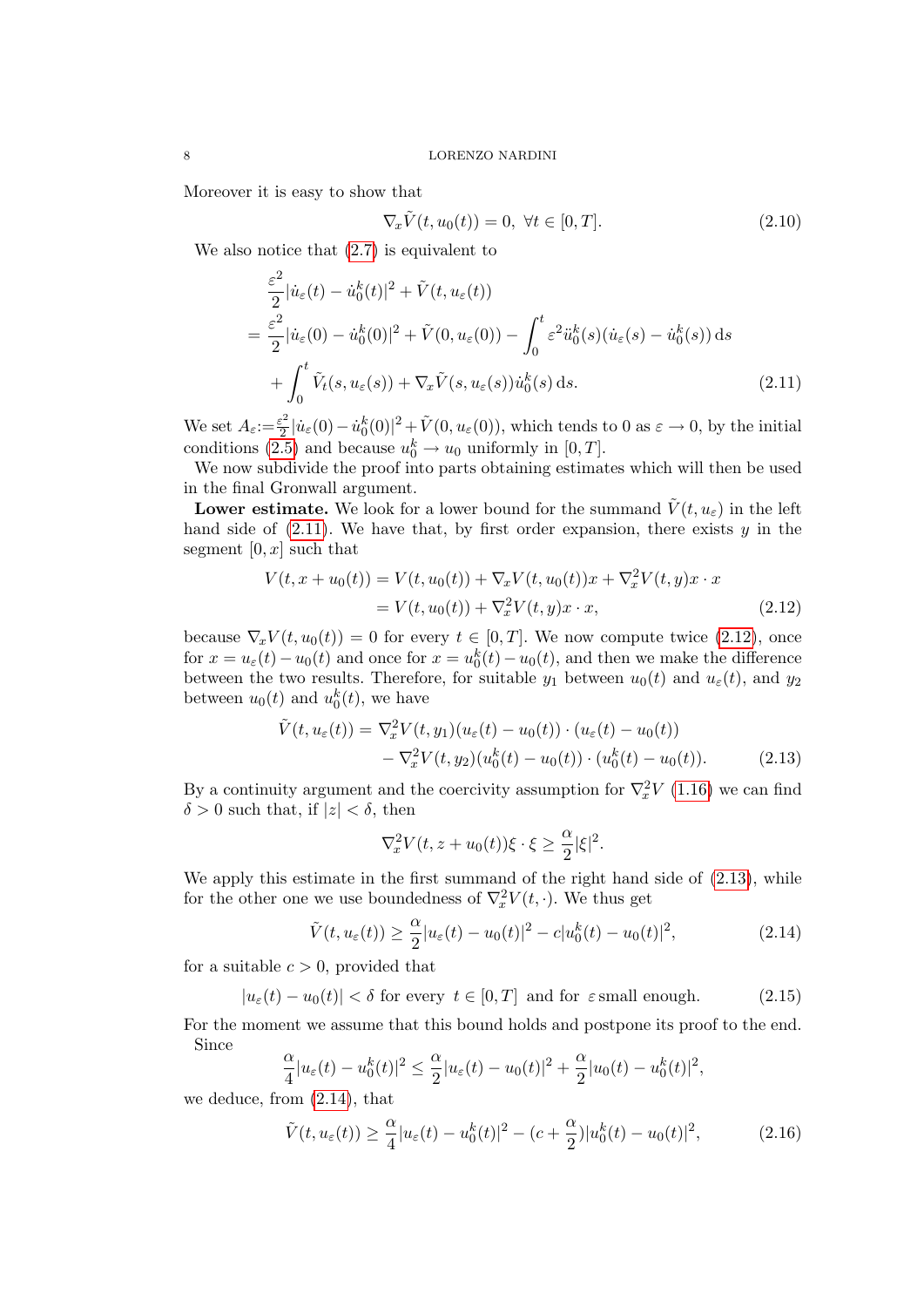where the last summand on the right hand side of  $(2.16)$  is small by the uniform convergence of  $u_0^k$  to  $u_0$ .

Upper estimate. We now switch our attention to the estimate on the right hand side of [\(2.11\)](#page-7-0), which we now re-write in the following way:

$$
A_{\varepsilon} - \int_0^t \varepsilon^2 \ddot{u}_0^k(s) (\dot{u}_{\varepsilon}(s) - \dot{u}_0^k(s)) ds + \int_0^t \left[ \tilde{V}_t(s, u_{\varepsilon}(s)) + \nabla_x \tilde{V}(s, u_{\varepsilon}(s)) \dot{u}_0^k(s) \right] ds
$$
  
=:  $A_{\varepsilon} - A_1 + A_2$ .

Estimate of  $A_1$ . We first apply the Cauchy inequality and obtain

<span id="page-8-0"></span>
$$
|A_1| = \left| \int_0^t \varepsilon^2 \ddot{u}_0^k (\dot{u}_\varepsilon - \dot{u}_0^k) \, ds \right| \le \frac{\varepsilon^2}{2} \int_0^t |\ddot{u}_0^k|^2 \, ds + \frac{\varepsilon^2}{2} \int_0^t |\dot{u}_\varepsilon - \dot{u}_0^k|^2 \, ds \tag{2.17}
$$

The second summand in [\(2.17\)](#page-8-0) will enter the final estimate via the Gronwall lemma, while for the first one we argue in the following way. We have no information about how big  $\|\ddot{u}_0^k\|_{L^2(0,T)}$  is, nevertheless we can find, for every  $k \in \mathbb{N}$ , an  $\varepsilon > 0$  such that

<span id="page-8-3"></span>
$$
\|\ddot{u}_0^k\|_{L^2(0,T)}^2 \le \frac{1}{\varepsilon}.\tag{2.18}
$$

Then, we can invert the function which associates  $\varepsilon$  to k and get  $k(\varepsilon) \to \infty$  as  $\varepsilon \to 0$ , though this convergence may be very slow. This is done by recalling that  $\varepsilon = \varepsilon_j$  and then defining

$$
k(\varepsilon_j) := \min \left\{ k \in \mathbb{N} : \| \ddot{u}_0^k \|_{L^2(0,T)}^2 > \frac{1}{\varepsilon_j} \right\} - 1.
$$

From now on we will keep writing k intending  $k(\varepsilon_j)$  with this peculiar construction. Estimate of  $A_2$ . By using a variable x which will play the role of  $u_{\varepsilon}(t) - u_0^{k}(t)$ , we have that, for a.e.  $t \in [0, T]$ ,

$$
|\tilde{V}_t(t, x + u_0^k) + \nabla_x \tilde{V}(t, x + u_0^k)\dot{u}_0^k|
$$
  
\n
$$
\leq |\tilde{V}_t(t, x + u_0^k) - \tilde{V}_t(t, x + u_0)| + |\nabla_x \tilde{V}(t, x + u_0^k)\dot{u}_0^k - \nabla_x \tilde{V}(t, x + u_0^k)\dot{u}_0|
$$
  
\n
$$
+ |\nabla_x \tilde{V}(t, x + u_0^k)\dot{u}_0 - \nabla_x \tilde{V}(t, x + u_0)\dot{u}_0| + |\tilde{V}_t(t, x + u_0) + \nabla_x \tilde{V}(t, x + u_0)\dot{u}_0|
$$
\n(2.19)

The first three summands on the right are easy to deal with, by using Lipschitz and boundedness assumptions. They are estimated, independently of  $x$ , by

<span id="page-8-2"></span>
$$
C(1+|i0|)(|u_0^k - u_0| + |u_0^k - u_0|).
$$

As for the fourth summand, we call

<span id="page-8-1"></span>
$$
f(x) := \tilde{V}_t(t, x + u_0) + \nabla_x \tilde{V}(t, x + u_0) \dot{u}_0
$$

If we set  $g(x) := f(x) - \nabla f(0)x$ , then there exists y in the segment  $[0, x]$  such that  $g(x) - g(0) = \nabla g(y)x$ . Therefore we have, for a.e.  $t \in [0, T]$ ,

$$
\tilde{V}_t(t, x + u_0) + \nabla_x \tilde{V}(t, x + u_0) \cdot \dot{u}_0 - \tilde{V}_t(t, u_0) \n- \nabla_x \tilde{V}(t, u_0) \cdot \dot{u}_0 - \nabla_x \tilde{V}_t(t, u_0) \cdot x + \nabla_x^2 \tilde{V}(t, u_0) \dot{u}_0 \cdot x \n\leq \left| \left[ \nabla_x \tilde{V}_t(t, y + u_0) + \nabla_x^2 \tilde{V}(t, y + u_0) \dot{u}_0 - \nabla_x \tilde{V}_t(t, u_0) - \nabla_x^2 \tilde{V}(t, u_0) \dot{u}_0 \right] \cdot x \right| \n\leq c(1 + |\dot{u}_0|)|y||x| \n\leq c|x|^2(1 + |\dot{u}_0|),
$$
\n(2.20)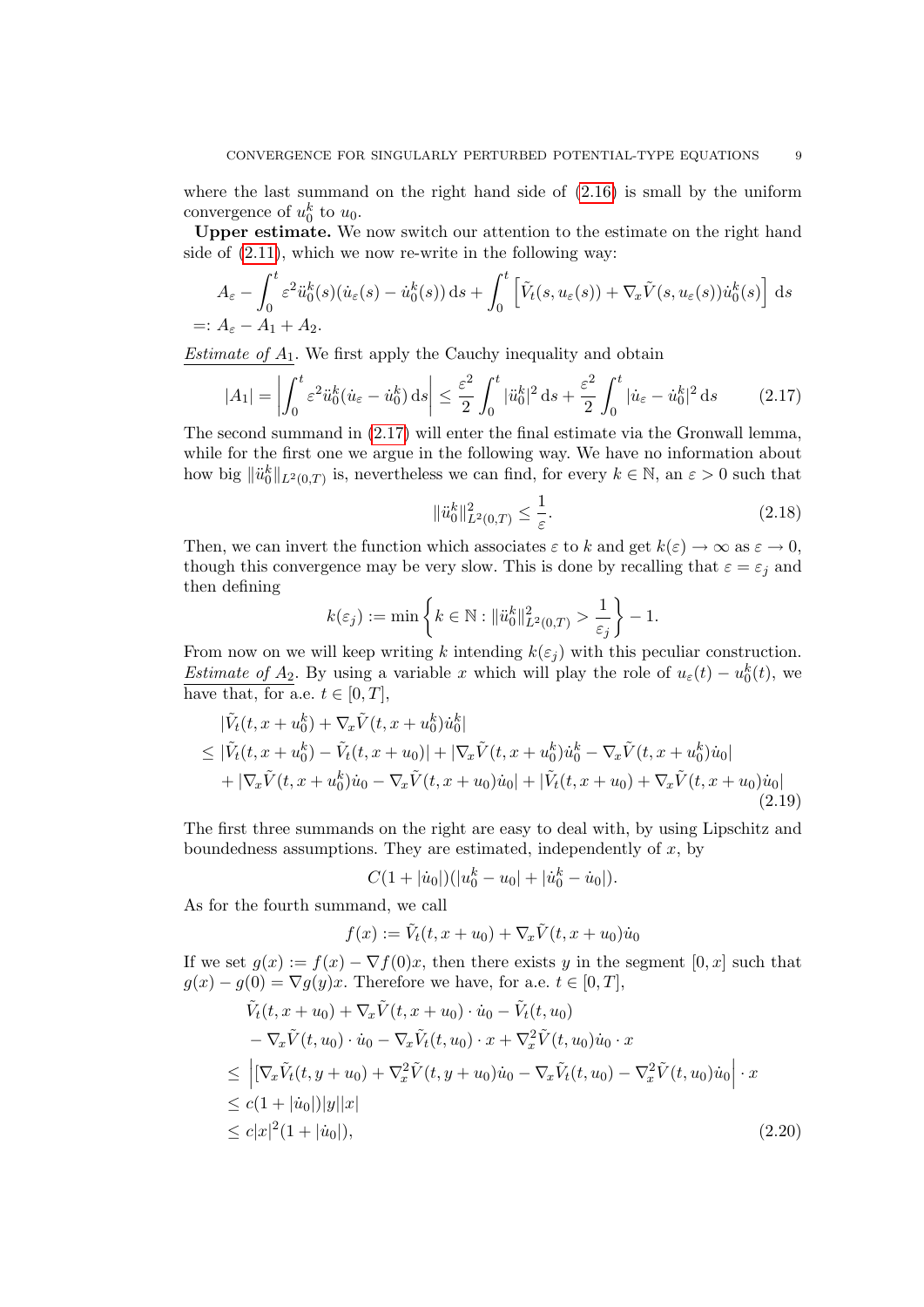since  $\nabla_x \tilde{V}_t$  and  $\nabla_x^2 \tilde{V}$  are locally equi-Lipschitz in x uniformly in t, by condition [\(2.3\)](#page-6-3), and the constant  $c > 0$  is independent of  $x = u_{\varepsilon} - u_0^k$  because the functions  $u_{\varepsilon}$  are bounded in  $\varepsilon$  as we pointed out in Remark [2.2.](#page-5-5) Moreover, by [\(2.9\)](#page-6-4),

$$
|\tilde{V}_t(t, u_0)| = |V_t(t, u_0) - V_t(t, u_0^k) - \nabla_x V(t, u_0^k) \cdot \dot{u}_0^k|
$$
  
\n
$$
\leq |V_t(t, u_0) - V_t(t, u_0^k)| + |\nabla_x V(t, u_0) \cdot \dot{u}_0^k - \nabla_x V(t, u_0^k) \cdot \dot{u}_0^k|
$$
  
\n
$$
\leq C|u_0 - u_0^k|(1 + |\dot{u}_0^k|),
$$
\n(2.21)

for a.e.  $t \in [0, T]$ . As in [\(1.15\)](#page-4-5), we have that for a.e.  $t \in [0, T]$ ,

<span id="page-9-1"></span><span id="page-9-0"></span>
$$
\nabla_x \tilde{V}_t(t, u_0(t)) + \nabla_x^2 \tilde{V}(t, u_0(t)) \dot{u}_0(t) = 0.
$$
\n(2.22)

Therefore, plugging [\(2.10\)](#page-7-5), [\(2.20\)](#page-8-1), [\(2.21\)](#page-9-0), and [\(2.22\)](#page-9-1) in [\(2.19\)](#page-8-2), we get

$$
|\tilde{V}_t(t, x + u_0^k) + \nabla_x \tilde{V}(t, x + u_0^k) \cdot \dot{u}_0^k|
$$
  
\n
$$
\leq c_1(1 + |\dot{u}_0|)(|u_0^k - u_0| + |\dot{u}_0^k - \dot{u}_0|) + c_2|x|^2(1 + |\dot{u}_0|) + c_3|u_0 - u_0^k|(1 + |\dot{u}_0^k|),
$$
\n(2.23)

for a.e.  $t \in [0, T]$ , where  $c_1, c_2$ , and  $c_3 > 0$ . We may therefore compute [\(2.23\)](#page-9-2) with  $x = u_{\varepsilon}(t) - u_0^k(t)$  and, if we integrate between 0 and t, we find that

$$
c_1 \int_0^t (1+|\dot{u}_0|)(|u_0^k - u_0| + |\dot{u}_0^k - \dot{u}_0|) ds \to 0,
$$

as  $k \to \infty$  by  $W^{1,1}$ –convergence of  $u_0^k$  to  $u_0$ . Also

<span id="page-9-2"></span>
$$
c_3 \int_0^t |u_0 - u_0^k| (1 + |\dot{u}_0^k|) \, ds \to 0,
$$

as  $k \to \infty$  using this time the uniform convergence of  $u_0^k$  to  $u_0$  and the fact that  $\dot{u}_0 \in L^1(0,T)$ . Therefore the second integral in [\(2.11\)](#page-7-0) is estimated by

<span id="page-9-3"></span>
$$
c_2 \int_0^t |u_\varepsilon - u_0^k|^2 (1 + |\dot{u}_0|) \, \mathrm{d} s + A_k,\tag{2.24}
$$

where  $A_k \to 0$  as  $k \to \infty$ .

Gronwall argument. We are now able to get, by the previous estimates, the conclusion of the proof. We set

$$
B_{\varepsilon} := A_{\varepsilon} + A_{k(\varepsilon)} + (c + \frac{\alpha}{2})|u_0^{k(\varepsilon)}(t) - u_0(t)|^2,
$$

which tends to zero as  $\varepsilon \to 0$ , and we plug [\(2.16\)](#page-7-4), [\(2.17\)](#page-8-0), [\(2.18\)](#page-8-3), and [\(2.24\)](#page-9-3) into [\(2.11\)](#page-7-0). We therefore have, for every  $t \in [0, T]$ ,

$$
\frac{\varepsilon^2}{2} |\dot{u}_{\varepsilon}(t) - \dot{u}_0^k(t)|^2 + \frac{\alpha}{4} |u_{\varepsilon}(t) - u_0^k(t)|^2
$$
  
\n
$$
\leq B_{\varepsilon} + \frac{\varepsilon^2}{2} \int_0^t |\dot{u}_{\varepsilon} - \dot{u}_0^k|^2 + c_2 \int_0^t |u_{\varepsilon} - u_0^k|^2 (1 + |\dot{u}_0|). \tag{2.25}
$$

With some further manipulations we are in position to apply Lemma [2.1.](#page-5-2) We thus get

<span id="page-9-4"></span>
$$
\frac{\varepsilon^2}{2}|\dot{u}_{\varepsilon}(t) - \dot{u}_0^k(t)|^2 + \frac{\alpha}{4}|u_{\varepsilon}(t) - u_0^k(t)|^2 \le B_{\varepsilon} \exp\left(c_2 \int_0^t (1 + |\dot{u}_0(s)|) \, ds\right). \tag{2.26}
$$

Since  $u_0 \in W^{1,1}(0,T)$ , we have that the right hand side of  $(2.26)$  tends to zero as  $\varepsilon \to 0$ , for every  $t \in [0,T]$ . In particular, since  $|u_{\varepsilon}(t) - u_0(t)| \leq |u_{\varepsilon}(t) - u_0^{k}(t)| +$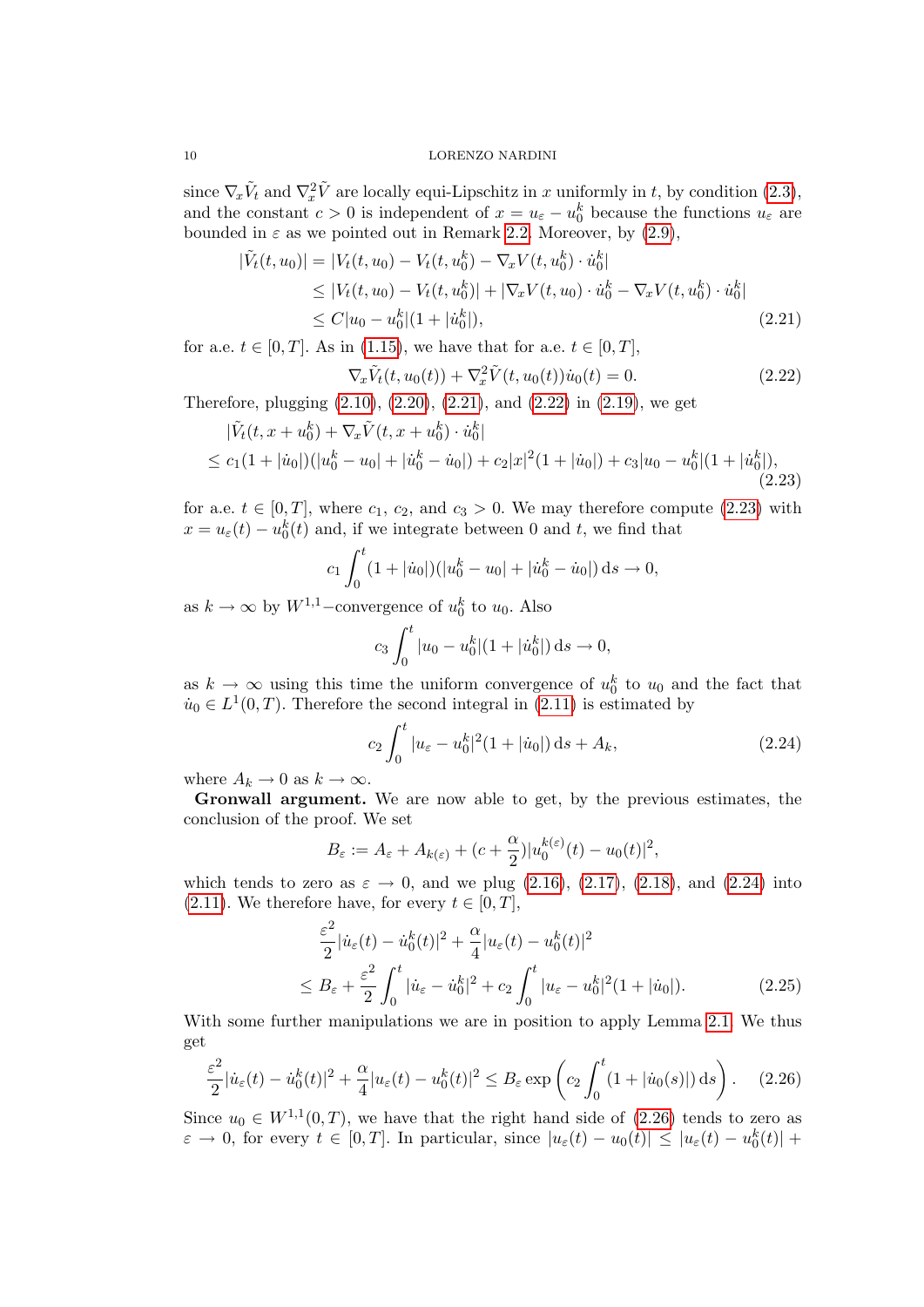$|u_0^k(t) - u_0(t)|$ , we obtain that  $u_\varepsilon(t) \to u_0(t)$  uniformly in  $[0,T]$  as  $\varepsilon \to 0$ . We also have

$$
\varepsilon \|\dot{u}_{\varepsilon} - \dot{u}_0\|_{L^1(0,T)} \leq \varepsilon \|\dot{u}_{\varepsilon} - \dot{u}_0^k\|_{L^1(0,T)} + \varepsilon \|\dot{u}_0^k - \dot{u}_0\|_{L^1(0,T)} \n\leq \varepsilon^2 T \int_0^T |\dot{u}_{\varepsilon} - \dot{u}_0^k|^2 + \varepsilon \|\dot{u}_0^k - \dot{u}_0\|_{L^1(0,T)},
$$

from which we deduce

$$
\varepsilon \|\dot{u}_{\varepsilon} - \dot{u}_0\|_{L^1} \to 0,
$$

as  $\varepsilon \to 0$ , because  $\|\dot{u}_0^k - \dot{u}_0\|_{L^1(0,T)}$  is bounded.

**Proof of** [\(2.15\)](#page-7-6). In order to conclude we only need to prove that  $|u_{\varepsilon}(t)-u_0(t)| < \delta$ , for every  $t \in [0, T]$  and for  $\varepsilon$  small enough. We can define, for every  $\varepsilon > 0$ 

$$
t_{\varepsilon} = \inf\{t \in [0, T] : |u_{\varepsilon}(t) - u_0(t)| > \delta\},\
$$

with the convention that inf  $\emptyset = T$ . Notice that the continuity of  $u_{\varepsilon}(\cdot) - u_0(\cdot)$  and the initial condition  $u_{\varepsilon}(0) \to u_0(0)$  as  $\varepsilon \to 0$ , implies that  $t_{\varepsilon} > 0$ . We thus have that [\(2.15\)](#page-7-6) is satisfied for every  $t \in [0, t_{\varepsilon})$ . We now assume, by contradiction, that  $t_{\varepsilon}$  < T. Then, with the previous Gronwall argument, we can find  $\bar{\varepsilon}$  so small such that  $|u_{\varepsilon}(t) - u_0(t)| < \frac{\delta}{2}$  $\frac{\delta}{2}$  for every  $\varepsilon \in (0, \bar{\varepsilon})$  and  $t \in [0, t_{\varepsilon}]$ . However this contradicts the continuity of  $u_{\varepsilon} - u_0$  in  $t = t_{\varepsilon}$ . Therefore  $t_{\varepsilon} = T$  and this concludes the proof of the theorem.  $\Box$ 

# 3. Counterexample

In the previous section we proved that, under certain assumptions on  $V$ , the solutions  $u_{\varepsilon}$  of problems [\(2.4\)](#page-6-0) converge in  $W^{1,1}(0,T)$  to  $u_0$ , whenever  $u_0$  is continuous and the initial conditions [\(2.5\)](#page-6-2) are satisfied. We now prove that assumptions on V can not be further relaxed in order to get the same result.

Let us consider the sample case

<span id="page-10-0"></span>
$$
\begin{cases}\n\varepsilon^2 \ddot{u}_{\varepsilon} + u_{\varepsilon} - u_0 = 0, \\
u_{\varepsilon}(0) = u_{\varepsilon}^0, \\
u_{\varepsilon}(0) = v_{\varepsilon}^0,\n\end{cases}
$$
\n(3.1)

where we assume that  $u_{\varepsilon}^0 \to u_0(0) = 0$  and  $\varepsilon v_{\varepsilon}^0 \to 0$  as  $\varepsilon \to 0$ . In this case the potential  $V$  is given by

$$
V(t,x) := \frac{1}{2}|x - u_0(t)|^2.
$$

We have that  $\nabla_x V(t, u_0(t)) = 0$  for every t and  $\nabla_x^2 V(t, u_0(t))$  is the identity matrix. We notice that, if we only assume continuity of  $u_0$ , then a chain rule similar to [\(1.12\)](#page-3-3) can not be established. We can, nevertheless, find an explicit solution of [\(3.1\)](#page-10-0) with standard methods of ordinary differential equations:

<span id="page-10-1"></span>
$$
u_{\varepsilon}(t) = \left(-\frac{1}{\varepsilon} \int_0^t u_0(s) \sin \frac{s}{\varepsilon} ds + u_{\varepsilon}^0\right) \cos \frac{t}{\varepsilon} + \left(\frac{1}{\varepsilon} \int_0^t u_0(s) \cos \frac{s}{\varepsilon} ds + \varepsilon v_{\varepsilon}^0\right) \sin \frac{t}{\varepsilon}.\tag{3.2}
$$

If we assume that  $u_0 \in W^{1,1}(0,T)$ , then assumption of Theorem [2.3](#page-5-0) are satisfied and therefore  $u_{\varepsilon} \to u_0$  uniformly for every  $t \in [0,T]$  and that  $\varepsilon u_{\varepsilon} \to 0$  for a.e.  $t \in \mathbb{R}$ . This result can be equivalently obtained by direct computation through the explicit formula [\(3.2\)](#page-10-1). We may remark the fact that, in the presence of a dissipative term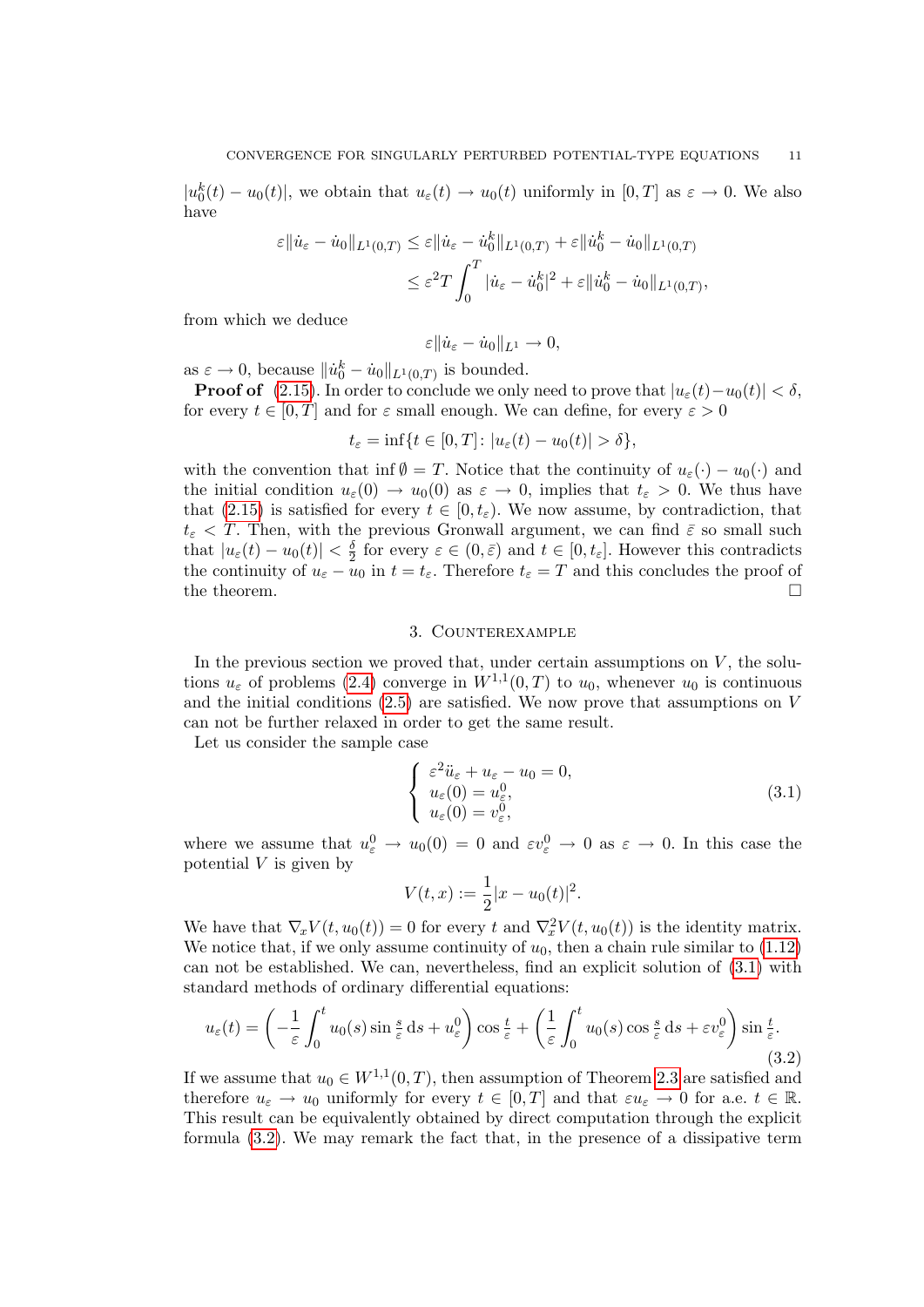as in [\[1\]](#page-13-0), the convergence of the solutions to the approximated problems is satisfied with weaker assumptions on the initial conditions. More precisely if the equation is

$$
\varepsilon^2 \ddot{u}_{\varepsilon} + \varepsilon \dot{u}_{\varepsilon} + u_{\varepsilon} - u_0 = 0,
$$

then it is sufficient to assume only that

$$
u_{\varepsilon}^{0}e^{-\frac{1}{2\varepsilon}} \to 0
$$
 and  $\varepsilon v_{\varepsilon}^{0}e^{-\frac{1}{2\varepsilon}} \to 0$  as  $\varepsilon \to 0$ .

We now show that convergence for the problem [\(3.1\)](#page-10-0) fails if we only assume that  $u_0$  is continuous. This gives a counterexample to the convergence result of Theorem [2.3](#page-5-0) when the regularity assumptions on  $V$  are not satisfied. Indeed, there is a least at continuous function that can not be approximated by solutions to second order perturbed problems, as we show in the next proposition; we will exhibit one of these functions in Example [3.3.](#page-11-0) Furthermore in  $W^{1,1}$  there is a dense set of  $C_0^0$  functions with this property, see Remark [3.2.](#page-11-2)

<span id="page-11-1"></span>**Proposition 3.1.** There exists  $u_0 \in C_0^0([0,T])$  such that the functions  $u_{\varepsilon}$ , defined in [\(3.2\)](#page-10-1), do not converge uniformly to  $u_0$  as  $\varepsilon \to 0$ .

*Proof.* We argue by contradiction. Assume that for every  $u_0 \in C_0^0([0,T])$   $u_{\varepsilon}$  uniformly converges to  $u_0$  as  $\varepsilon \to 0$ . Without loss of generality we can assume that  $T \geq 1$  and we show that the convergence fails at  $t = 1$ . Let us fix  $\varepsilon_k \to 0$ . Then we have, from  $(3.2)$ ,

$$
u_{\varepsilon_k}(1) = -\frac{1}{\varepsilon_k} \int_0^1 u_0(s) [\sin \frac{s}{\varepsilon_k} \cos \frac{1}{\varepsilon_k} - \cos \frac{s}{\varepsilon_k} \sin \frac{1}{\varepsilon_k}] ds + u_{\varepsilon_k}^0 \cos \frac{1}{\varepsilon_k} + \varepsilon_k v_{\varepsilon_k}^0 \sin \frac{1}{\varepsilon_k}.
$$

Since  $u_{\varepsilon_k}^0, \varepsilon_k v_{\varepsilon_k}^0 \to 0$  by assumption, we have convergence of  $u_{\varepsilon}(1)$  to  $u_0(1)$  if and only if the operator  $F_{\varepsilon_k}: C_0^0([0,T]) \to \mathbb{R}$ , defined as

$$
F_{\varepsilon_k}(u_0) := -\frac{1}{\varepsilon_k} \int_0^1 u_0(s) [\sin \frac{s}{\varepsilon_k} \cos \frac{1}{\varepsilon_k} - \cos \frac{s}{\varepsilon_k} \sin \frac{1}{\varepsilon_k}] ds,
$$

converges. We thus have pointwise convergence of  $F_{\varepsilon_k}$  to  $F_0$  defined by  $F_0(u_0) =$  $u_0(1)$ . By the Banach-Steinhaus Theorem this implies uniform equiboundedness. On the other hand we notice that

$$
F_{\varepsilon_k}(u_0) = \int_0^1 u_0(s) \, \mathrm{d}\mu_{\varepsilon_k}(s),
$$

where  $d\mu_{\varepsilon_k}(s) = -\frac{1}{\varepsilon_k}$  $\frac{1}{\varepsilon_k}$ [sin  $\frac{s}{\varepsilon_k}$  cos  $\frac{1}{\varepsilon_k}$  – cos  $\frac{s}{\varepsilon_k}$  sin  $\frac{1}{\varepsilon_k}$ ] ds. However

$$
\sup_{k} |\mu_{\varepsilon_k}|(0,1) = \sup_{k} \left(\frac{1}{\varepsilon_k} \int_0^1 |\sin \frac{s-1}{\varepsilon_k}| \, ds\right) = \sup_{k} \int_{-\frac{1}{\varepsilon_k}}^0 |\sin \tau| \, d\tau = +\infty
$$

which contradicts the uniform equiboundedness.  $\Box$ 

<span id="page-11-2"></span>Remark 3.2. The Banach-Steinhaus Theorem also implies that the set

$$
R := \{u_0 \in C_0^0([0,T]) \colon \sup_{\varepsilon} |F_{\varepsilon}(u_0)| = +\infty\}
$$

<span id="page-11-0"></span>is dense. Therefore there are indeed infinitely many functions for which  $u_{\varepsilon}$  can not converge to  $u_0$ .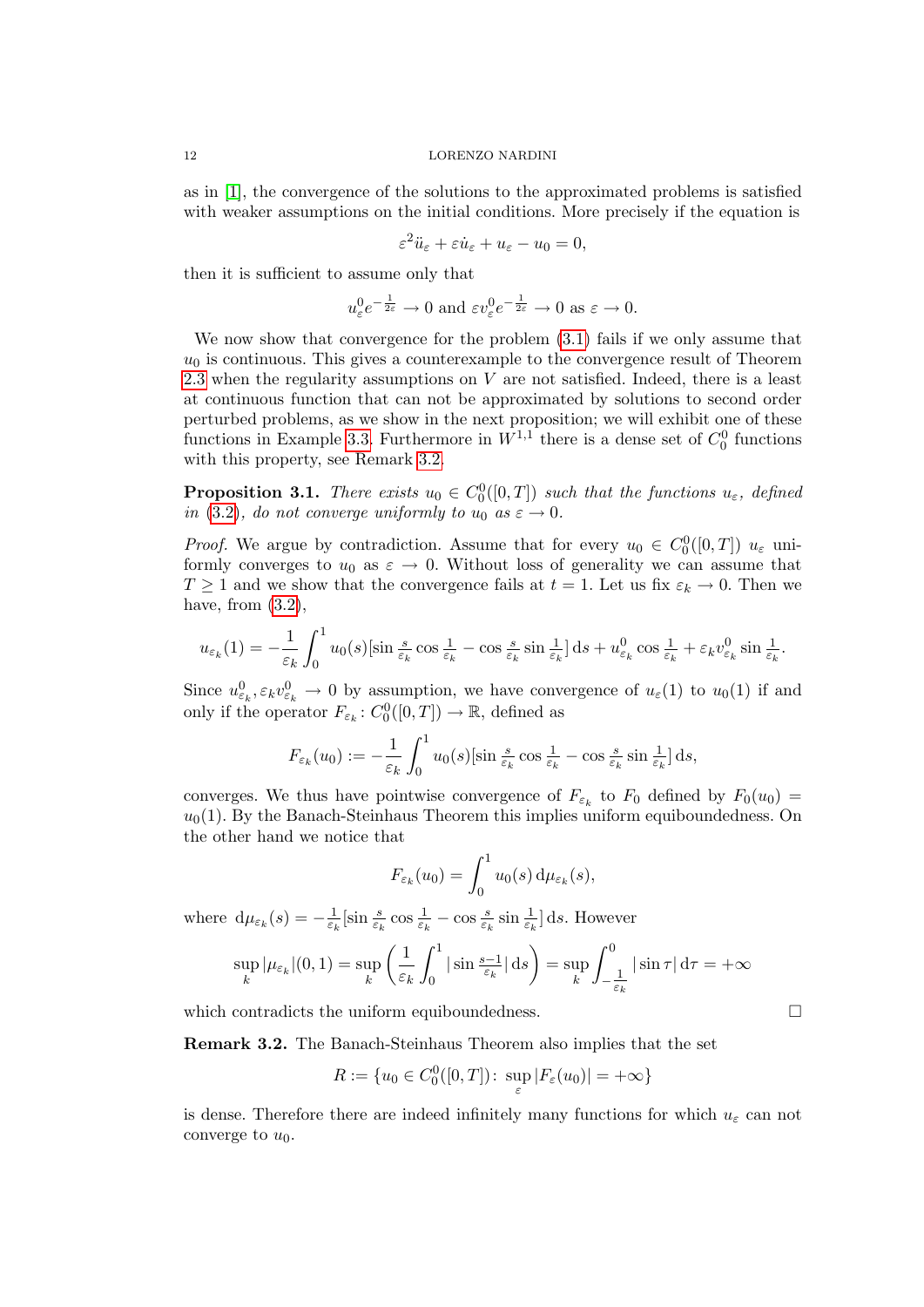Example 3.3. We now give an explicit example of a continuous function that is not approximated by solutions to second order perturbed problems. We consider as  $u_0$ the Cantor-Vitali function  $\hat{u}: [0, 1] \rightarrow [0, 1]$ . Plugging  $u_0 = \hat{u}$  into [\(3.2\)](#page-10-1) and through integration by parts, we get

<span id="page-12-0"></span>
$$
u_{\varepsilon}(t) = \hat{u}(t) - \cos \frac{t}{\varepsilon} \int_0^t \cos \frac{s}{\varepsilon} d\mu(s) - \sin \frac{t}{\varepsilon} \int_0^t \sin \frac{s}{\varepsilon} d\mu(s) + u_{\varepsilon}^0 \cos \frac{t}{\varepsilon} + \varepsilon v_{\varepsilon}^0 \sin \frac{t}{\varepsilon}, \tag{3.3}
$$

where  $\mu$  is intended to be the distributional derivative of  $u_0$ . We now choose  $\varepsilon_k = \frac{1}{2k}$  $2k\pi$ and remark that

$$
\int \cos(2k\pi s) \,d\mu(s) = \int e^{-i2k\pi s} \,d\mu(s),
$$

where  $\hat{u}$  and  $\mu$  have been extended to R by setting  $\hat{u} = 0$  in the complement of [0, 1]. By using the well-known expression for the Fourier Tranform of the Cantor measure we can compute  $(3.3)$  in  $t = 1$  and get

$$
u_{\varepsilon_k}(1) = \hat{u}(1) + u_{\varepsilon_k}^0 - \int_0^1 \cos(2k\pi s) \,d\mu(s) = \hat{u}(1) + u_{\varepsilon_k}^0 - (-1)^k \prod_{h=1}^\infty \cos \frac{2k\pi}{3^h}.
$$

Since  $u_{\varepsilon_k}^0 \to 0$  by the assumptions on the initial conditions, we focus our attention on the term

$$
(-1)^k \prod_{h=1}^{\infty} \cos \frac{2k\pi}{3^h} = (-1)^k f(2k\pi),
$$

where we have defined  $f : [0, 1] \rightarrow [-1, 1]$  by

$$
f(x) = \prod_{h=1}^{\infty} \cos \frac{x}{3^h}.
$$

We now prove that there exists a sequence  $k_n$  such that  $(-1)^{k_n} f(2k_n\pi)$  does not converge to 0.

By the definition  $f$  satisfies

$$
f(3x) = f(x)\cos(x).
$$

In particular this implies

$$
f(6\pi) = f(3 \cdot 2\pi) = f(2\pi).
$$

Inductively one gets

$$
f(3^n \cdot 2\pi) = f(2\pi)
$$

and similarly

$$
f(2 \cdot 3^n \cdot 2\pi) = f(4\pi).
$$

Therefore we choose as  $k_n$  the sequence

$$
\{3, 2 \cdot 3, 3^2, 2 \cdot 3^2, \ldots, 3^n, 2 \cdot 3^n, \ldots\}.
$$

Along this sequence  $(-1)^{k_n} f(2k_n\pi)$  tends to  $-f(2\pi)$  for the odd indexes and to  $f(4\pi)$ for the even ones. We now prove that  $f(2\pi)$  and  $f(4\pi)$  are real numbers with the same sign. This implies that  $(-1)^{k_n} f(2k_n\pi)$  does not converge and therefore  $u_{\varepsilon_k}(1)$ does not converge to  $\hat{u}(1)$ .

We have that (using the convention that  $log 0 = -\infty$ )

$$
\log f(x) = \sum_{h=1}^{\infty} \log |\cos x| \ge -\sum_{h=1}^{\infty} x^2,
$$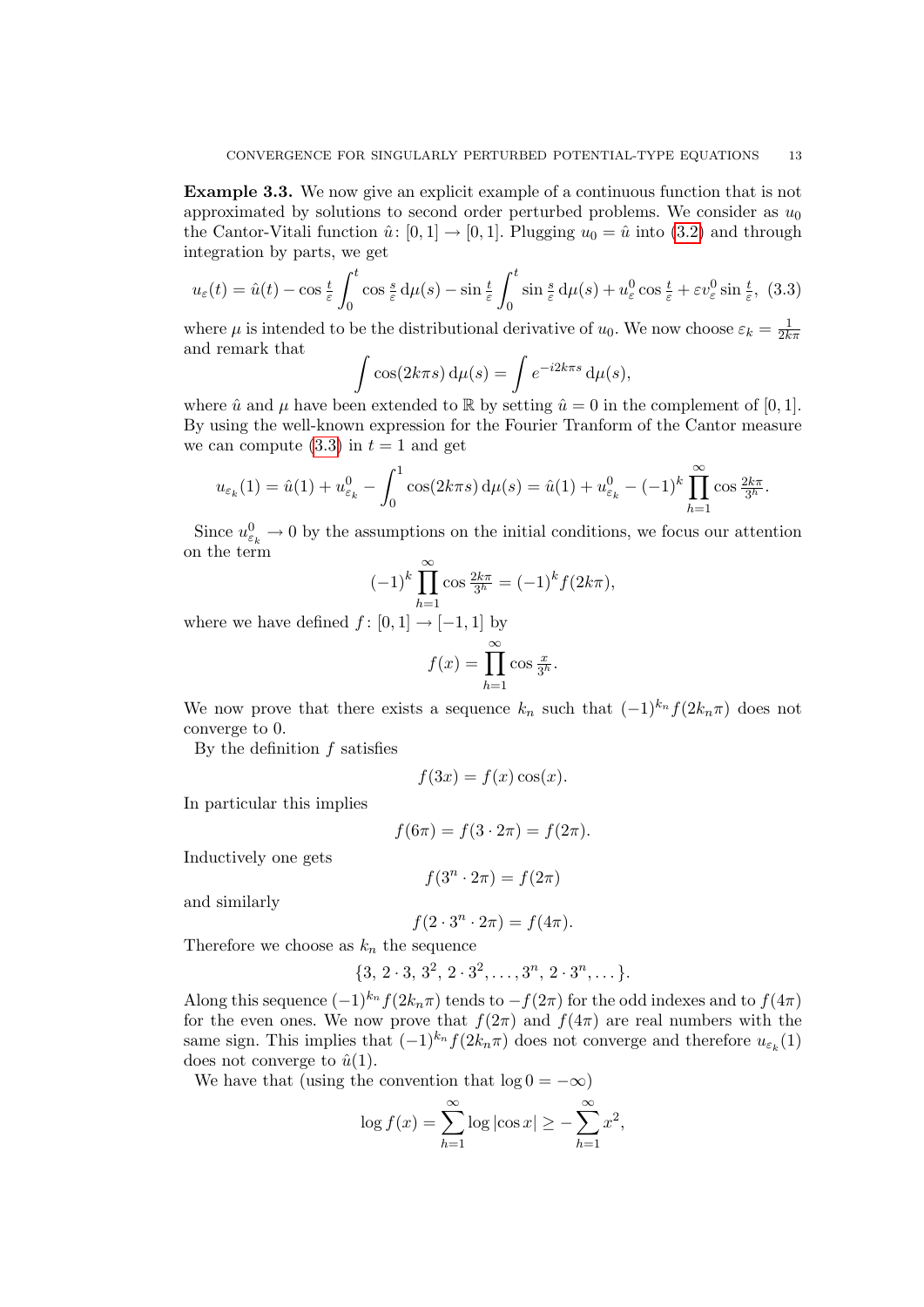if  $x \in (0, 1)$ , because in this interval

$$
\log|\cos x| = \log \cos x \ge \frac{\cos x - 1}{\cos x}.
$$

Moreover

$$
1 - \frac{1}{\cos x} \ge -x^2 \iff \cos x (1 + x^2) \ge 1,
$$

which is verified in (0,1) using the fact that  $\cos x \geq 1 - \frac{x^2}{2}$  $\frac{x^2}{2}$ . Since  $\frac{2\pi}{3^h}$  and  $\frac{4\pi}{3^h}$  are in the interval  $(0, 1)$  for h large enough, then  $f(2\pi)$  and  $\tilde{f}(4\pi)$  are controlled by the geometric series and therefore  $f(2\pi)$ ,  $f(4\pi) \neq 0$ . This is enough in order to prove that along the sequences  $k_{2n}$  or  $k_{2n+1}$  convergence of  $u_{\varepsilon_{k_n}}(1)$  to  $\hat{u}(1)$  is not satisfied. Moreover we notice that  $f(2\pi)$  and  $f(4\pi)$  have the same sign because  $\cos \frac{2\pi}{3} = \cos \frac{4\pi}{3} = -\frac{1}{2}$  $\frac{1}{2}$ , while  $\cos(2k_n\pi) \geq 0$  for every  $n \geq 3$ . Therefore we have found more than we claimed, since  $u_{\varepsilon_{k_n}}(1)$  does not convergeat all.

We have thus shown an explicit example in which convergence of  $(3.2)$  to a particular continuous function  $u_0$  fails.

Acknowledgements. The author wishes to thank Prof. Gianni Dal Maso, for proposing the problem and for interesting discussions, and Giuliano Lazzaroni for his helpful suggestions and discussions on the topic. This material is based on work supported by the Italian Ministry of Education, University, and Research under the Project "Calculus of Variations" (PRIN 2010-11).

### **REFERENCES**

- <span id="page-13-0"></span>[1] V. Agostiniani, Second order approximations of quasistatic evolution problems in finite dimension, Discrete Contin. Dyn. Syst., 32 (2012), pp. 1125–1167.
- <span id="page-13-10"></span>[2] R. Bargellini, P.-E. Dumouchel, G. Lazzaroni, and J.-J. Marigo, On the role of kinetic energy during unstable propagation in a heterogeneous peeling test, International Journal of Fracture, 175 (2012), pp. 127–150.
- <span id="page-13-4"></span>[3] D. KNEES, A. MIELKE, AND C. ZANINI, On the inviscid limit of a model for crack propagation. Math. Models Methods Appl. Sci., 18 (2008), pp. 1529–1569.
- <span id="page-13-6"></span>[4] D. KNEES, R. ROSSI, AND C. ZANINI, A vanishing viscosity approach to a rate-independent damage model, 2011.
- <span id="page-13-8"></span>[5] G. Lazzaroni, R. Rossi, M. Thomas, and R. Toader, Rate-independent damage in thermoviscoelastic materials with inertia, 2014.
- <span id="page-13-5"></span>[6] G. LAZZARONI AND R. TOADER, A model for crack propagation based on viscous approximation. Math. Models Methods Appl. Sci., 21 (2011), pp. 2019–2047.
- <span id="page-13-7"></span>[7] G. D. Maso, A. DeSimone, M. G. Mora, and M. Morini, A vanishing viscosity approach to quasistatic evolution in plasticity with softening, Arch. Ration. Mech. Anal., 189 (2008), pp. 469–544.
- <span id="page-13-3"></span>[8] G. D. MASO, A. DESIMONE, AND F. SOLOMBRINO, Quasistatic evolution for cam-clay plasticity: a weak formulation via viscoplastic regularization and time rescaling, Calc Var PDEs, 40 (2011), pp. 125–181.
- <span id="page-13-9"></span>[9] G. D. Maso and R. Scala, Quasistatic evolution in perfect plasticity as limit of dynamic processes, J. Dynam. Differential Equations, 26 (2014), pp. 915–954.
- <span id="page-13-2"></span>[10] A. MIELKE, R. ROSSI, AND G. SAVARÉ, BV solutions and viscosity approximations of rateindependent systems, 2009.
- <span id="page-13-1"></span>[11]  $\_\_\_\_\$  Variational convergence of gradient flows and rate-independent evolutions in metric spaces, 2012.